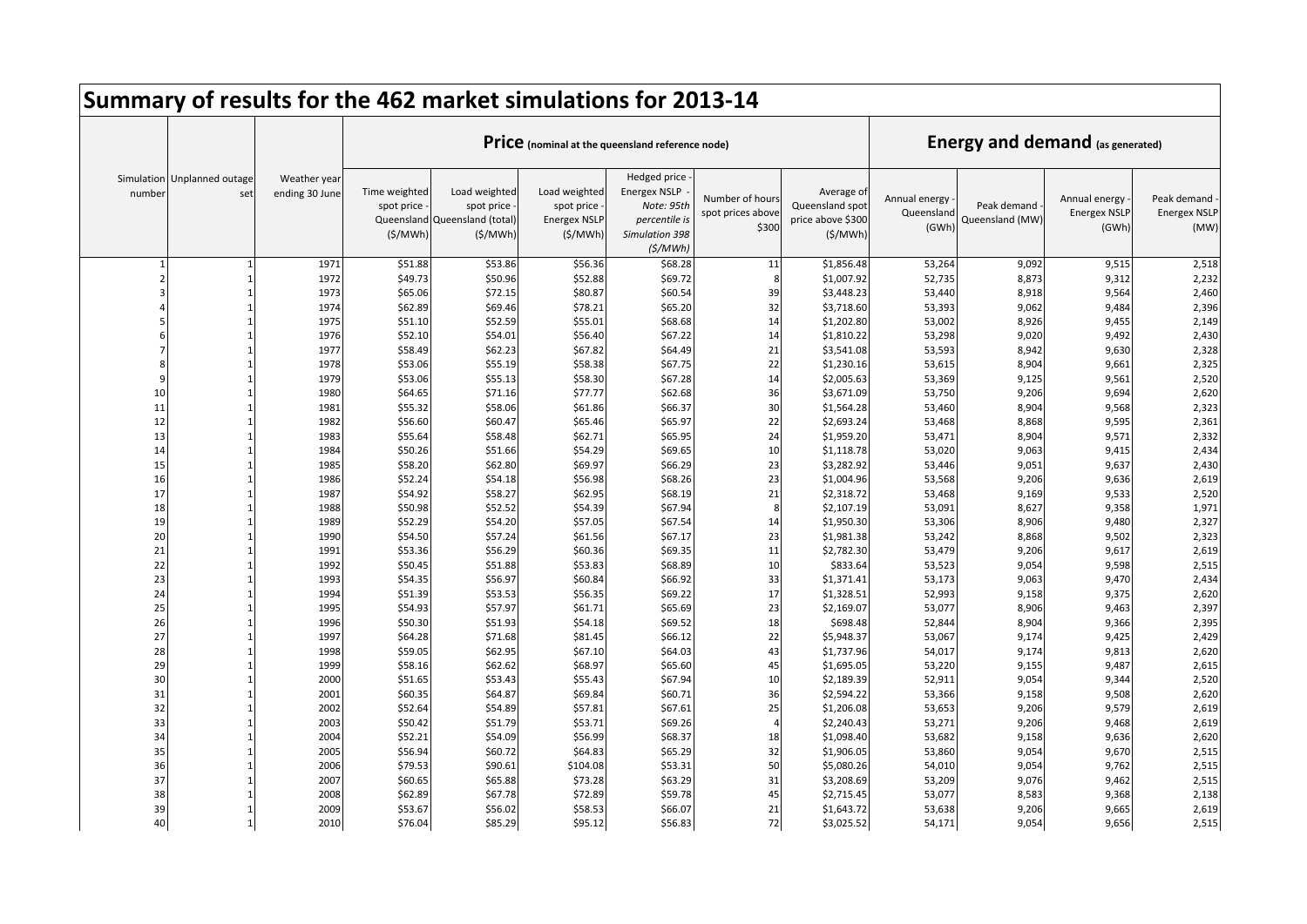|          |                                    |                                |                                                      | Summary of results for the 462 market simulations for 2013-14 |                                                               |                                                                                                 |                                               |                                                               |                                      |                                         |                                               |                                            |
|----------|------------------------------------|--------------------------------|------------------------------------------------------|---------------------------------------------------------------|---------------------------------------------------------------|-------------------------------------------------------------------------------------------------|-----------------------------------------------|---------------------------------------------------------------|--------------------------------------|-----------------------------------------|-----------------------------------------------|--------------------------------------------|
|          |                                    |                                |                                                      |                                                               |                                                               | Price (nominal at the queensland reference node)                                                |                                               |                                                               |                                      | <b>Energy and demand (as generated)</b> |                                               |                                            |
| number   | Simulation Unplanned outage<br>set | Weather year<br>ending 30 June | Time weighted<br>spot price<br>Queensland<br>(S/MWh) | Load weighted<br>spot price<br>Queensland (total)<br>(S/MWh)  | Load weighted<br>spot price<br><b>Energex NSLP</b><br>(S/MWh) | Hedged price<br><b>Energex NSLP</b><br>Note: 95th<br>percentile is<br>Simulation 398<br>(S/MWh) | Number of hours<br>spot prices above<br>\$300 | Average of<br>Queensland spot<br>price above \$300<br>(S/MWh) | Annual energy<br>Queensland<br>(GWh) | Peak demand<br>Queensland (MW)          | Annual energy<br><b>Energex NSLF</b><br>(GWh) | Peak demand<br><b>Energex NSLP</b><br>(MW) |
| 41       |                                    | 2011                           | \$59.50                                              | \$63.77                                                       | \$70.95                                                       | \$64.48                                                                                         | 40                                            | \$2,111.43                                                    | 53,243                               | 9,125                                   | 9,619                                         | 2,460                                      |
| 42       |                                    | 2012                           | \$54.22                                              | \$56.83                                                       | \$60.41                                                       | \$67.36                                                                                         | 28                                            | \$1,549.52                                                    | 53,208                               | 9,158                                   | 9,626                                         | 2,620                                      |
| 43       |                                    | 1971                           | \$52.73                                              | \$54.76                                                       | \$57.38                                                       | \$67.50                                                                                         | 16                                            | \$1,736.44                                                    | 53,264                               | 9,092                                   | 9,515                                         | 2,518                                      |
| 44       | $\overline{2}$                     | 1972                           | \$50.50                                              | \$51.95                                                       | \$54.48                                                       | \$69.24                                                                                         | 11                                            | \$1,415.26                                                    | 52,735                               | 8,873                                   | 9,312                                         | 2,232                                      |
| 45       | $\overline{2}$                     | 1973                           | \$67.84                                              | \$75.05                                                       | \$84.46                                                       | \$56.93                                                                                         | 33                                            | \$4,842.05                                                    | 53,440                               | 8,918                                   | 9,564                                         | 2,460                                      |
| 46       | $\overline{2}$                     | 1974                           | \$64.98                                              | \$72.19                                                       | \$81.01                                                       | \$63.96                                                                                         | 33                                            | \$4,175.56                                                    | 53,393                               | 9,062                                   | 9,484                                         | 2,396                                      |
| 47       | $\overline{2}$                     | 1975                           | \$50.59                                              | \$52.00                                                       | \$54.40                                                       | \$69.22                                                                                         | 13                                            | \$920.35                                                      | 53,002                               | 8,926                                   | 9,455                                         | 2,149                                      |
| 48       | $\overline{2}$                     | 1976                           | \$53.03                                              | \$55.01                                                       | \$57.46                                                       | \$66.19                                                                                         | 16                                            | \$2,154.92                                                    | 53,298                               | 9,020                                   | 9,492                                         | 2,430                                      |
| 49       | $\overline{2}$                     | 1977                           | \$60.49                                              | \$64.98                                                       | \$72.52                                                       | \$65.73                                                                                         | 26                                            | \$3,464.99                                                    | 53,593                               | 8,942                                   | 9,630                                         | 2,328                                      |
| 50       | $\overline{2}$                     | 1978                           | \$59.00                                              | \$62.84                                                       | \$69.66                                                       | \$65.31                                                                                         | 34                                            | \$2,363.35                                                    | 53,615                               | 8,904                                   | 9,661                                         | 2,325                                      |
| 51       | $\overline{2}$                     | 1979                           | \$54.46                                              | \$57.07                                                       | \$61.64                                                       | \$67.43                                                                                         | 20                                            | \$2,051.16                                                    | 53,369                               | 9,125                                   | 9,561                                         | 2,520                                      |
| 52       | $\mathfrak{p}$                     | 1980                           | \$56.10                                              | \$59.77                                                       | \$64.04                                                       | \$66.98                                                                                         | 31                                            | \$1,849.32                                                    | 53,750                               | 9,206                                   | 9,694                                         | 2,620                                      |
| 53       | $\overline{2}$                     | 1981                           | \$62.87                                              | \$68.77                                                       | \$76.36                                                       | \$63.80                                                                                         | 35                                            | \$3,282.66                                                    | 53,460                               | 8,904                                   | 9,568                                         | 2,323                                      |
| 54       |                                    | 1982                           | \$63.35                                              | \$68.69                                                       | \$77.26                                                       | \$63.04                                                                                         | 28                                            | \$4,298.61                                                    | 53,468                               | 8,868                                   | 9,595                                         | 2,361                                      |
| 55       | $\overline{2}$                     | 1983                           | \$55.12                                              | \$57.80                                                       | \$61.83                                                       | \$66.26                                                                                         | 24                                            | \$1,837.69                                                    | 53,471                               | 8,904                                   | 9,571                                         | 2,332                                      |
| 56<br>57 | $\overline{2}$<br>$\overline{2}$   | 1984                           | \$51.68                                              | \$53.59                                                       | \$57.24                                                       | \$69.11                                                                                         | 20<br>21                                      | \$1,263.50                                                    | 53,020                               | 9,063                                   | 9,415                                         | 2,434                                      |
| 58       | $\overline{2}$                     | 1985<br>1986                   | \$55.16<br>\$59.52                                   | \$57.88<br>\$63.95                                            | \$62.09<br>\$72.05                                            | \$66.10<br>\$65.81                                                                              | 28                                            | \$2,351.27<br>\$3,136.47                                      | 53,446                               | 9,051<br>9,206                          | 9,637<br>9,636                                | 2,430<br>2,619                             |
| 59       | $\overline{2}$                     | 1987                           | \$51.10                                              | \$52.80                                                       | \$55.48                                                       | \$69.03                                                                                         | 18                                            | \$889.42                                                      | 53,568<br>53,468                     | 9,169                                   | 9,533                                         | 2,520                                      |
| 60       | $\overline{2}$                     | 1988                           | \$51.78                                              | \$53.43                                                       | \$55.98                                                       | \$67.57                                                                                         | 11                                            | \$2,259.78                                                    | 53,091                               | 8,627                                   | 9,358                                         | 1,971                                      |
| 61       | $\overline{2}$                     | 1989                           | \$57.78                                              | \$61.40                                                       | \$69.37                                                       | \$67.54                                                                                         | 22                                            | \$3,518.38                                                    | 53,306                               | 8,906                                   | 9,480                                         | 2,327                                      |
| 62       | $\overline{2}$                     | 1990                           | \$53.65                                              | \$56.01                                                       | \$60.86                                                       | \$68.28                                                                                         | 14                                            | \$2,703.52                                                    | 53,242                               | 8,868                                   | 9,502                                         | 2,323                                      |
| 63       | $\overline{2}$                     | 1991                           | \$60.99                                              | \$65.91                                                       | \$72.83                                                       | \$62.96                                                                                         | 31                                            | \$3,208.07                                                    | 53,479                               | 9,206                                   | 9,617                                         | 2,619                                      |
| 64       | $\overline{2}$                     | 1992                           | \$54.21                                              | \$56.58                                                       | \$60.13                                                       | \$66.31                                                                                         | 19                                            | \$2,229.20                                                    | 53,523                               | 9,054                                   | 9,598                                         | 2,515                                      |
| 65       | $\overline{2}$                     | 1993                           | \$55.92                                              | \$58.48                                                       | \$63.26                                                       | \$65.75                                                                                         | 25                                            | \$2,314.89                                                    | 53,173                               | 9,063                                   | 9,470                                         | 2,434                                      |
| 66       | $\mathfrak{p}$                     | 1994                           | \$54.31                                              | \$57.03                                                       | \$61.74                                                       | \$67.46                                                                                         | 21                                            | \$2,322.99                                                    | 52,993                               | 9,158                                   | 9,375                                         | 2,620                                      |
| 67       | $\overline{2}$                     | 1995                           | \$55.79                                              | \$59.16                                                       | \$64.37                                                       | \$66.75                                                                                         | 25                                            | \$2,348.63                                                    | 53,077                               | 8,906                                   | 9,463                                         | 2,397                                      |
| 68       | $\overline{2}$                     | 1996                           | \$51.88                                              | \$53.69                                                       | \$56.66                                                       | \$68.02                                                                                         | 16                                            | \$1,680.39                                                    | 52,844                               | 8,904                                   | 9,366                                         | 2,395                                      |
| 69       | $\overline{2}$                     | 1997                           | \$58.21                                              | \$62.86                                                       | \$69.18                                                       | \$66.80                                                                                         | 26                                            | \$3,044.76                                                    | 53,067                               | 9,174                                   | 9,425                                         | 2,429                                      |
| 70       | $\overline{2}$                     | 1998                           | \$65.39                                              | \$71.14                                                       | \$78.20                                                       | \$61.58                                                                                         | 41                                            | \$3,146.32                                                    | 54,017                               | 9,174                                   | 9,813                                         | 2,620                                      |
| 71       | $\overline{2}$                     | 1999                           | \$61.06                                              | \$66.70                                                       | \$75.17                                                       | \$64.29                                                                                         | 31                                            | \$3,275.90                                                    | 53,220                               | 9,155                                   | 9,487                                         | 2,615                                      |
| 72       | $\overline{2}$                     | 2000                           | \$52.45                                              | \$54.42                                                       | \$58.01                                                       | \$68.21                                                                                         | 10                                            | \$2,991.16                                                    | 52,911                               | 9,054                                   | 9,344                                         | 2,520                                      |
| 73       | $\overline{2}$                     | 2001                           | \$62.42                                              | \$67.19                                                       | \$71.77                                                       | \$57.39                                                                                         | 39                                            | \$2,890.33                                                    | 53,366                               | 9,158                                   | 9,508                                         | 2,620                                      |
| 74       | $\overline{2}$                     | 2002                           | \$52.91                                              | \$55.07                                                       | \$57.61                                                       | \$67.01                                                                                         | 19                                            | \$1,743.76                                                    | 53,653                               | 9,206                                   | 9,579                                         | 2,619                                      |
| 75       | $\overline{2}$                     | 2003                           | \$52.79                                              | \$54.96                                                       | \$58.06                                                       | \$67.22                                                                                         | 11                                            | \$2,927.82                                                    | 53,271                               | 9,206                                   | 9,468                                         | 2,619                                      |
| 76       | $\overline{2}$                     | 2004                           | \$58.60                                              | \$62.52                                                       | \$68.75                                                       | \$64.70                                                                                         | 28                                            | \$2,729.25                                                    | 53,682                               | 9,158                                   | 9,636                                         | 2,620                                      |
| 77       | $\overline{2}$                     | 2005                           | \$73.08                                              | \$82.30                                                       | \$93.07                                                       | \$58.01                                                                                         | 42                                            | \$4,871.76                                                    | 53,860                               | 9,054                                   | 9,670                                         | 2,515                                      |
| 78       | $\overline{2}$                     | 2006                           | \$59.12                                              | \$63.28                                                       | \$68.79                                                       | \$64.96                                                                                         | 37                                            | \$2,049.43                                                    | 54,010                               | 9,054                                   | 9,762                                         | 2,515                                      |
| 79       |                                    | 2007                           | \$60.70                                              | \$65.69                                                       | \$72.92                                                       | \$63.92                                                                                         | 33                                            | \$3,038.62                                                    | 53,209                               | 9,076                                   | 9,462                                         | 2,515                                      |
| 80       | $\overline{2}$                     | 2008                           | \$57.03                                              | \$60.41                                                       | \$64.44                                                       | \$63.98                                                                                         | 21                                            | \$3,280.57                                                    | 53,077                               | 8,583                                   | 9,368                                         | 2,138                                      |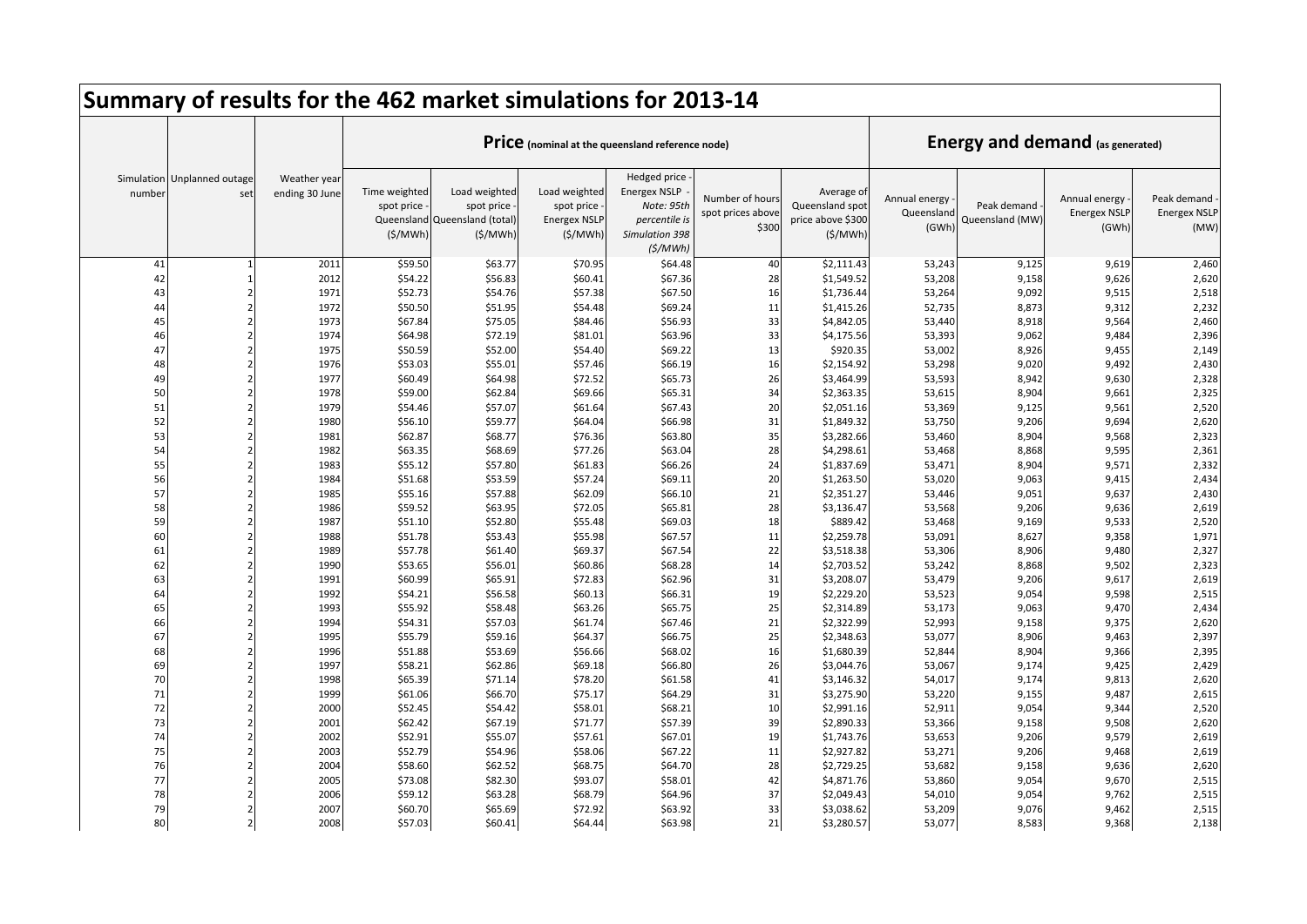|          |                                    |                                |                                        | Summary of results for the 462 market simulations for 2013-14           |                                                                |                                                                                                 |                                               |                                                               |                                      |                                         |                                               |                                            |
|----------|------------------------------------|--------------------------------|----------------------------------------|-------------------------------------------------------------------------|----------------------------------------------------------------|-------------------------------------------------------------------------------------------------|-----------------------------------------------|---------------------------------------------------------------|--------------------------------------|-----------------------------------------|-----------------------------------------------|--------------------------------------------|
|          |                                    |                                |                                        |                                                                         |                                                                | Price (nominal at the queensland reference node)                                                |                                               |                                                               |                                      | <b>Energy and demand (as generated)</b> |                                               |                                            |
| number   | Simulation Unplanned outage<br>set | Weather year<br>ending 30 June | Time weighted<br>spot price<br>(S/MWh) | Load weighted<br>spot price<br>Queensland Queensland (total)<br>(S/MWh) | Load weighted<br>spot price<br><b>Energex NSLP</b><br>(\$/MWh) | Hedged price<br><b>Energex NSLP</b><br>Note: 95th<br>percentile is<br>Simulation 398<br>(S/MWh) | Number of hours<br>spot prices above<br>\$300 | Average of<br>Queensland spot<br>price above \$300<br>(S/MWh) | Annual energy<br>Queensland<br>(GWh) | Peak demand<br>Queensland (MW)          | Annual energy<br><b>Energex NSLF</b><br>(GWh) | Peak demand<br><b>Energex NSLP</b><br>(MW) |
| 81       |                                    | 2009                           | \$66.08                                | \$72.63                                                                 | \$80.04                                                        | \$59.13                                                                                         | 49                                            | \$2,964.82                                                    | 53,638                               | 9,206                                   | 9,665                                         | 2,619                                      |
| 82       |                                    | 2010                           | \$91.08                                | \$105.20                                                                | \$119.68                                                       | \$47.92                                                                                         | 89                                            | \$3,960.54                                                    | 54,171                               | 9,054                                   | 9,656                                         | 2,515                                      |
| 83       |                                    | 2011                           | \$61.66                                | \$66.59                                                                 | \$75.38                                                        | \$64.06                                                                                         | 36                                            | \$2,856.79                                                    | 53,243                               | 9,125                                   | 9,619                                         | 2,460                                      |
| 84       |                                    | 2012                           | \$51.84                                | \$53.79                                                                 | \$56.24                                                        | \$68.28                                                                                         | 19                                            | \$1,174.30                                                    | 53,208                               | 9,158                                   | 9,626                                         | 2,620                                      |
| 85       |                                    | 1971                           | \$51.18                                | \$52.97                                                                 | \$55.60                                                        | \$69.16                                                                                         | 10                                            | \$1,571.71                                                    | 53,264                               | 9,092                                   | 9,515                                         | 2,518                                      |
| 86       |                                    | 1972                           | \$50.22                                | \$51.61                                                                 | \$54.28                                                        | \$69.82                                                                                         | 16                                            | \$888.55                                                      | 52,735                               | 8,873                                   | 9,312                                         | 2,232                                      |
| 87       |                                    | 1973                           | \$60.92                                | \$66.04                                                                 | \$72.08                                                        | \$61.82                                                                                         | 42                                            | \$2,407.56                                                    | 53,440                               | 8,918                                   | 9,564                                         | 2,460                                      |
| 88       |                                    | 1974                           | \$58.69                                | \$63.43                                                                 | \$70.10                                                        | \$66.92                                                                                         | 28                                            | \$3,013.96                                                    | 53,393                               | 9,062                                   | 9,484                                         | 2,396                                      |
| 89       |                                    | 1975                           | \$50.74                                | \$52.19                                                                 | \$54.75                                                        | \$69.08                                                                                         | 11                                            | \$1,293.96                                                    | 53,002                               | 8,926                                   | 9,455                                         | 2,149                                      |
| 90       |                                    | 1976                           | \$49.32                                | \$50.39                                                                 | \$51.82                                                        | \$69.24                                                                                         | 6                                             | \$438.50                                                      | 53,298                               | 9,020                                   | 9,492                                         | 2,430                                      |
| 91       |                                    | 1977                           | \$54.44                                | \$57.22                                                                 | \$61.08                                                        | \$67.85                                                                                         | 20                                            | \$1,944.32                                                    | 53,593                               | 8,942                                   | 9,630                                         | 2,328                                      |
| 92       |                                    | 1978                           | \$56.95                                | \$60.20                                                                 | \$66.48                                                        | \$66.51                                                                                         | 28                                            | \$2,247.40                                                    | 53,615                               | 8,904                                   | 9,661                                         | 2,325                                      |
| 93       |                                    | 1979                           | \$54.98                                | \$57.66                                                                 | \$61.72                                                        | \$66.08                                                                                         | 23                                            | \$2,030.06                                                    | 53,369                               | 9,125                                   | 9,561                                         | 2,520                                      |
| 94       |                                    | 1980                           | \$58.59                                | \$63.63                                                                 | \$70.54                                                        | \$68.26                                                                                         | 24                                            | \$3,289.06                                                    | 53,750                               | 9,206                                   | 9,694                                         | 2,620                                      |
| 95       |                                    | 1981                           | \$53.82                                | \$56.18                                                                 | \$59.38                                                        | \$67.32                                                                                         | 16                                            | \$2,216.65                                                    | 53,460                               | 8,904                                   | 9,568                                         | 2,323                                      |
| 96       |                                    | 1982                           | \$57.09                                | \$60.55                                                                 | \$64.77                                                        | \$64.05                                                                                         | 35                                            | \$1,906.30                                                    | 53,468                               | 8,868                                   | 9,595                                         | 2,361                                      |
| 97<br>98 |                                    | 1983                           | \$55.12                                | \$57.77                                                                 | \$62.67                                                        | \$67.10                                                                                         | 22<br>12                                      | \$2,044.14                                                    | 53,471                               | 8,904                                   | 9,571                                         | 2,332                                      |
| 99       |                                    | 1984<br>1985                   | \$52.55<br>\$57.51                     | \$54.67<br>\$62.17                                                      | \$59.49<br>\$69.86                                             | \$69.15<br>\$68.92                                                                              | 21                                            | \$2,758.01<br>\$3,361.23                                      | 53,020<br>53,446                     | 9,063<br>9,051                          | 9,415<br>9,637                                | 2,434<br>2,430                             |
| 100      |                                    | 1986                           | \$51.41                                | \$53.22                                                                 | \$55.94                                                        | \$68.91                                                                                         | 13                                            | \$1,337.90                                                    | 53,568                               | 9,206                                   | 9,636                                         | 2,619                                      |
| 101      |                                    | 1987                           | \$51.05                                | \$52.77                                                                 | \$55.56                                                        | \$69.17                                                                                         | 15                                            | \$1,141.63                                                    | 53,468                               | 9,169                                   | 9,533                                         | 2,520                                      |
| 102      |                                    | 1988                           | \$50.02                                | \$51.32                                                                 | \$52.92                                                        | \$68.69                                                                                         | -9                                            | \$1,105.88                                                    | 53,091                               | 8,627                                   | 9,358                                         | 1,971                                      |
| 103      |                                    | 1989                           | \$50.80                                | \$52.27                                                                 | \$54.11                                                        | \$68.07                                                                                         | 13                                            | \$1,248.12                                                    | 53,306                               | 8,906                                   | 9,480                                         | 2,327                                      |
| 104      |                                    | 1990                           | \$52.04                                | \$53.97                                                                 | \$57.52                                                        | \$68.80                                                                                         | 11                                            | \$2,287.17                                                    | 53,242                               | 8,868                                   | 9,502                                         | 2,323                                      |
| 105      |                                    | 1991                           | \$52.64                                | \$55.24                                                                 | \$58.88                                                        | \$69.32                                                                                         | 8                                             | \$2,984.81                                                    | 53,479                               | 9,206                                   | 9,617                                         | 2,619                                      |
| 106      |                                    | 1992                           | \$51.39                                | \$53.08                                                                 | \$55.21                                                        | \$68.25                                                                                         | 15                                            | \$1,178.13                                                    | 53,523                               | 9,054                                   | 9,598                                         | 2,515                                      |
| 107      |                                    | 1993                           | \$56.76                                | \$59.89                                                                 | \$64.93                                                        | \$64.80                                                                                         | 24                                            | \$2,803.31                                                    | 53,173                               | 9,063                                   | 9,470                                         | 2,434                                      |
| 108      |                                    | 1994                           | \$53.55                                | \$56.56                                                                 | \$61.04                                                        | \$69.11                                                                                         | 18                                            | \$2,392.89                                                    | 52,993                               | 9,158                                   | 9,375                                         | 2,620                                      |
| 109      |                                    | 1995                           | \$52.26                                | \$54.31                                                                 | \$57.18                                                        | \$67.40                                                                                         | 13                                            | \$2,238.45                                                    | 53,077                               | 8,906                                   | 9,463                                         | 2,397                                      |
| 110      |                                    | 1996                           | \$51.12                                | \$52.87                                                                 | \$56.27                                                        | \$69.40                                                                                         | 13                                            | \$1,614.21                                                    | 52,844                               | 8,904                                   | 9,366                                         | 2,395                                      |
| 111      |                                    | 1997                           | \$56.92                                | \$61.44                                                                 | \$67.56                                                        | \$68.29                                                                                         | 25                                            | \$2,751.55                                                    | 53,067                               | 9,174                                   | 9,425                                         | 2,429                                      |
| 112      |                                    | 1998                           | \$61.39                                | \$66.59                                                                 | \$73.97                                                        | \$65.09                                                                                         | 43                                            | \$2,241.43                                                    | 54,017                               | 9,174                                   | 9,813                                         | 2,620                                      |
| 113      |                                    | 1999                           | \$54.40                                | \$57.42                                                                 | \$61.79                                                        | \$67.13                                                                                         | 27                                            | \$1,648.53                                                    | 53,220                               | 9,155                                   | 9,487                                         | 2,615                                      |
| 114      |                                    | 2000                           | \$51.70                                | \$53.58                                                                 | \$55.85                                                        | \$67.65                                                                                         | 20                                            | \$1,258.87                                                    | 52,911                               | 9,054                                   | 9,344                                         | 2,520                                      |
| 115      |                                    | 2001                           | \$57.02                                | \$60.18                                                                 | \$63.95                                                        | \$63.21                                                                                         | 33                                            | \$1,982.74                                                    | 53,366                               | 9,158                                   | 9,508                                         | 2,620                                      |
| 116      |                                    | 2002                           | \$50.23                                | \$51.68                                                                 | \$53.80                                                        | \$69.17                                                                                         | 10                                            | \$901.92                                                      | 53,653                               | 9,206                                   | 9,579                                         | 2,619                                      |
| 117      |                                    | 2003                           | \$49.58                                | \$50.85                                                                 | \$52.63                                                        | \$69.52                                                                                         | $\overline{7}$                                | \$732.71                                                      | 53,271                               | 9,206                                   | 9,468                                         | 2,619                                      |
| 118      |                                    | 2004                           | \$55.33                                | \$58.61                                                                 | \$63.89                                                        | \$67.41                                                                                         | 15                                            | \$3,183.45                                                    | 53,682                               | 9,158                                   | 9,636                                         | 2,620                                      |
| 119      |                                    | 2005                           | \$61.92                                | \$67.63                                                                 | \$73.35                                                        | \$63.03                                                                                         | 27                                            | \$3,948.93                                                    | 53,860                               | 9,054                                   | 9,670                                         | 2,515                                      |
| 120      |                                    | 2006                           | \$58.43                                | \$62.43                                                                 | \$67.83                                                        | \$65.44                                                                                         | 30                                            | \$2,377.52                                                    | 54,010                               | 9,054                                   | 9,762                                         | 2,515                                      |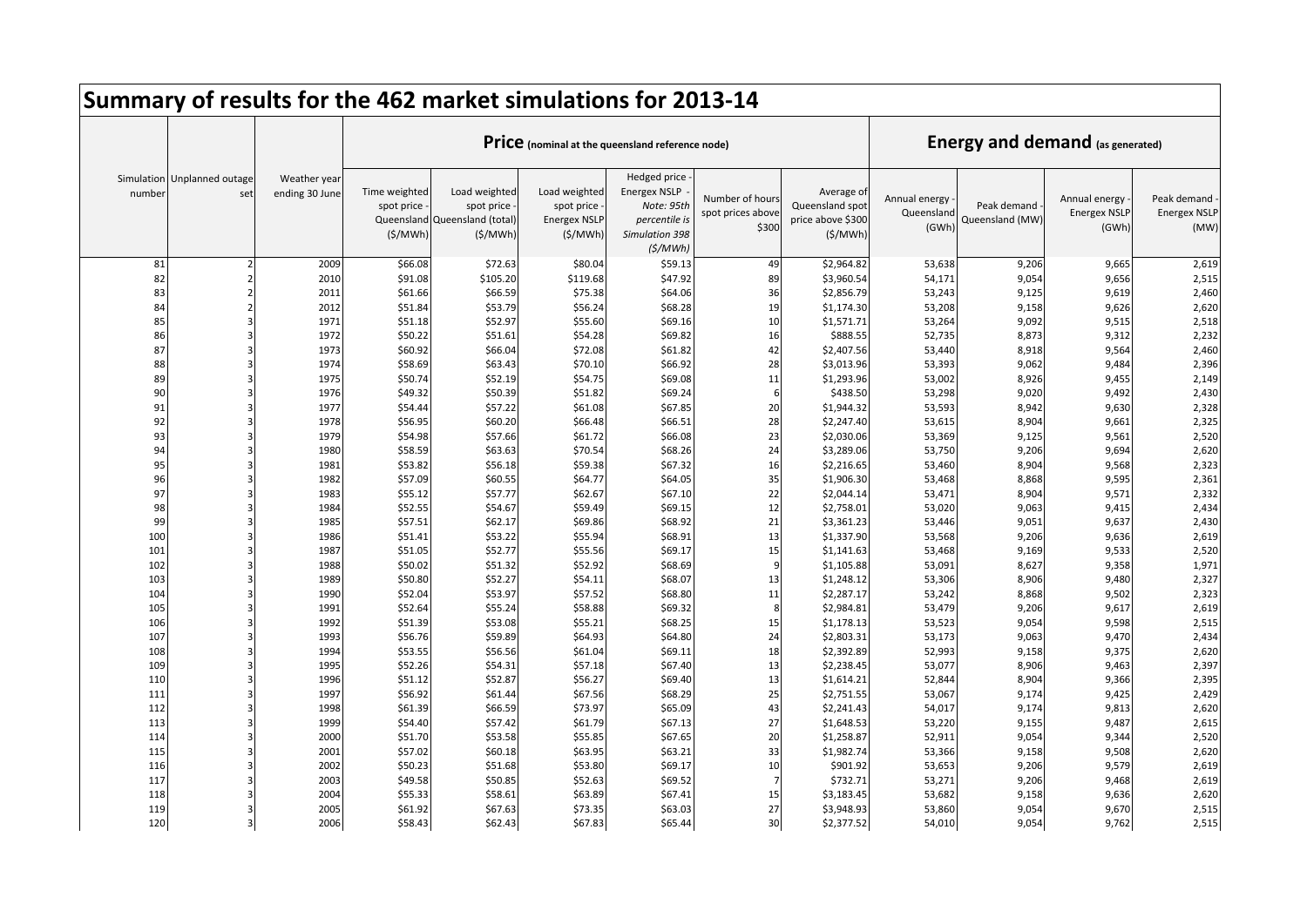|            |                                    |                                |                                        | Summary of results for the 462 market simulations for 2013-14           |                                                                |                                                                                                 |                                               |                                                               |                                      |                                         |                                               |                                            |
|------------|------------------------------------|--------------------------------|----------------------------------------|-------------------------------------------------------------------------|----------------------------------------------------------------|-------------------------------------------------------------------------------------------------|-----------------------------------------------|---------------------------------------------------------------|--------------------------------------|-----------------------------------------|-----------------------------------------------|--------------------------------------------|
|            |                                    |                                |                                        |                                                                         |                                                                | Price (nominal at the queensland reference node)                                                |                                               |                                                               |                                      | <b>Energy and demand (as generated)</b> |                                               |                                            |
| number     | Simulation Unplanned outage<br>set | Weather year<br>ending 30 June | Time weighted<br>spot price<br>(S/MWh) | Load weighted<br>spot price<br>Queensland Queensland (total)<br>(S/MWh) | Load weighted<br>spot price<br><b>Energex NSLP</b><br>(\$/MWh) | Hedged price<br><b>Energex NSLP</b><br>Note: 95th<br>percentile is<br>Simulation 398<br>(S/MWh) | Number of hours<br>spot prices above<br>\$300 | Average of<br>Queensland spot<br>price above \$300<br>(S/MWh) | Annual energy<br>Queensland<br>(GWh) | Peak demand<br>Queensland (MW)          | Annual energy<br><b>Energex NSLF</b><br>(GWh) | Peak demand<br><b>Energex NSLP</b><br>(MW) |
| 121        |                                    | 2007                           | \$54.96                                | \$58.07                                                                 | \$63.13                                                        | \$67.37                                                                                         | 22                                            | \$2,248.98                                                    | 53,209                               | 9,076                                   | 9,462                                         | 2,515                                      |
| 122        |                                    | 2008                           | \$60.59                                | \$64.89                                                                 | \$69.52                                                        | \$59.98                                                                                         | 30                                            | \$3,423.03                                                    | 53,077                               | 8,583                                   | 9,368                                         | 2,138                                      |
| 123        |                                    | 2009                           | \$55.64                                | \$58.67                                                                 | \$62.32                                                        | \$65.20                                                                                         | 30                                            | \$1,791.40                                                    | 53,638                               | 9,206                                   | 9,665                                         | 2,619                                      |
| 124        |                                    | 2010                           | \$75.73                                | \$85.16                                                                 | \$95.92                                                        | \$57.40                                                                                         | 71                                            | \$3,057.56                                                    | 54,171                               | 9,054                                   | 9,656                                         | 2,515                                      |
| 125        |                                    | 2011                           | \$58.76                                | \$62.88                                                                 | \$69.74                                                        | \$65.01                                                                                         | 36                                            | \$2,186.48                                                    | 53,243                               | 9,125                                   | 9,619                                         | 2,460                                      |
| 126        |                                    | 2012                           | \$54.00                                | \$57.07                                                                 | \$61.78                                                        | \$68.05                                                                                         | 18                                            | \$2,344.12                                                    | 53,208                               | 9,158                                   | 9,626                                         | 2,620                                      |
| 127        |                                    | 1971                           | \$51.36                                | \$53.02                                                                 | \$55.64                                                        | \$68.62                                                                                         | q                                             | \$1,863.18                                                    | 53,264                               | 9,092                                   | 9,515                                         | 2,518                                      |
| 128        |                                    | 1972                           | \$50.15                                | \$51.51                                                                 | \$54.07                                                        | \$69.68                                                                                         | 8                                             | \$1,650.48                                                    | 52,735                               | 8,873                                   | 9,312                                         | 2,232                                      |
| 129        |                                    | 1973                           | \$57.05                                | \$61.05                                                                 | \$66.44                                                        | \$66.72                                                                                         | 26                                            | \$2,497.21                                                    | 53,440                               | 8,918                                   | 9,564                                         | 2,460                                      |
| 130        |                                    | 1974                           | \$52.11                                | \$54.25                                                                 | \$56.87                                                        | \$68.49                                                                                         | 17                                            | \$1,417.07                                                    | 53,393                               | 9,062                                   | 9,484                                         | 2,396                                      |
| 131        |                                    | 1975                           | \$52.74                                | \$54.75                                                                 | \$58.03                                                        | \$67.80                                                                                         | 26                                            | \$1,244.07                                                    | 53,002                               | 8,926                                   | 9,455                                         | 2,149                                      |
| 132        |                                    | 1976                           | \$49.89                                | \$51.12                                                                 | \$52.64                                                        | \$68.82                                                                                         | 6                                             | \$1,032.28                                                    | 53,298                               | 9,020                                   | 9,492                                         | 2,430                                      |
| 133        |                                    | 1977                           | \$50.83                                | \$52.29                                                                 | \$54.19                                                        | \$69.01                                                                                         | 11                                            | \$554.32                                                      | 53,593                               | 8,942                                   | 9,630                                         | 2,328                                      |
| 134        |                                    | 1978                           | \$54.61                                | \$57.21                                                                 | \$60.99                                                        | \$67.03                                                                                         | 33                                            | \$1,260.67                                                    | 53,615                               | 8,904                                   | 9,661                                         | 2,325                                      |
| 135        |                                    | 1979                           | \$51.06                                | \$52.56                                                                 | \$54.58                                                        | \$68.44                                                                                         | $\overline{7}$                                | \$1,589.16                                                    | 53,369                               | 9,125                                   | 9,561                                         | 2,520                                      |
| 136        |                                    | 1980                           | \$60.03                                | \$64.73                                                                 | \$69.53                                                        | \$63.93                                                                                         | 36                                            | \$2,545.37                                                    | 53,750                               | 9,206                                   | 9,694                                         | 2,620                                      |
| 137        |                                    | 1981                           | \$57.42                                | \$60.86                                                                 | \$65.63                                                        | \$64.66                                                                                         | 23                                            | \$2,871.52                                                    | 53,460                               | 8,904                                   | 9,568                                         | 2,323                                      |
| 138        |                                    | 1982                           | \$52.98                                | \$55.27                                                                 | \$58.67                                                        | \$68.02                                                                                         | 24                                            | \$1,214.67                                                    | 53,468                               | 8,868                                   | 9,595                                         | 2,361                                      |
| 139        |                                    | 1983                           | \$57.11                                | \$60.44                                                                 | \$65.29                                                        | \$65.48                                                                                         | 33                                            | \$1,921.62                                                    | 53,471                               | 8,904                                   | 9,571                                         | 2,332                                      |
| 140        |                                    | 1984                           | \$51.95                                | \$53.61                                                                 | \$56.79                                                        | \$68.44                                                                                         | 14                                            | \$1,947.31                                                    | 53,020                               | 9,063                                   | 9,415                                         | 2,434                                      |
| 141<br>142 |                                    | 1985<br>1986                   | \$52.10<br>\$52.30                     | \$54.07<br>\$54.48                                                      | \$57.40<br>\$57.20                                             | \$68.70<br>\$68.06                                                                              | 15<br>22                                      | \$1,538.30<br>\$1,113.47                                      | 53,446<br>53,568                     | 9,051<br>9,206                          | 9,637<br>9,636                                | 2,430<br>2,619                             |
| 143        |                                    | 1987                           | \$52.37                                | \$54.50                                                                 | \$57.75                                                        | \$68.26                                                                                         | 22                                            | \$1,311.98                                                    | 53,468                               | 9,169                                   | 9,533                                         | 2,520                                      |
| 144        |                                    | 1988                           | \$50.60                                | \$52.07                                                                 | \$54.25                                                        | \$68.70                                                                                         | 12                                            | \$1,293.30                                                    | 53,091                               | 8,627                                   | 9,358                                         | 1,971                                      |
| 145        |                                    | 1989                           | \$50.14                                | \$51.46                                                                 | \$53.10                                                        | \$68.76                                                                                         | 13                                            | \$722.76                                                      | 53,306                               | 8,906                                   | 9,480                                         | 2,327                                      |
| 146        |                                    | 1990                           | \$52.07                                | \$53.93                                                                 | \$56.78                                                        | \$68.15                                                                                         | $\mathbf{g}$                                  | \$3,008.93                                                    | 53,242                               | 8,868                                   | 9,502                                         | 2,323                                      |
| 147        |                                    | 1991                           | \$54.87                                | \$58.22                                                                 | \$62.43                                                        | \$68.04                                                                                         | 27                                            | \$1,686.67                                                    | 53,479                               | 9,206                                   | 9,617                                         | 2,619                                      |
| 148        |                                    | 1992                           | \$52.29                                | \$54.30                                                                 | \$56.60                                                        | \$67.83                                                                                         | 14                                            | \$1,828.79                                                    | 53,523                               | 9,054                                   | 9,598                                         | 2,515                                      |
| 149        |                                    | 1993                           | \$53.79                                | \$56.39                                                                 | \$60.04                                                        | \$66.92                                                                                         | 16                                            | \$2,434.59                                                    | 53,173                               | 9,063                                   | 9,470                                         | 2,434                                      |
| 150        |                                    | 1994                           | \$61.02                                | \$67.31                                                                 | \$76.53                                                        | \$67.76                                                                                         | 28                                            | \$3,897.59                                                    | 52,993                               | 9,158                                   | 9,375                                         | 2,620                                      |
| 151        |                                    | 1995                           | \$52.67                                | \$54.83                                                                 | \$58.51                                                        | \$68.16                                                                                         | 13                                            | \$2,354.51                                                    | 53,077                               | 8,906                                   | 9,463                                         | 2,397                                      |
| 152        |                                    | 1996                           | \$49.60                                | \$50.90                                                                 | \$53.09                                                        | \$69.83                                                                                         | $\overline{7}$                                | \$1,119.69                                                    | 52,844                               | 8,904                                   | 9,366                                         | 2,395                                      |
| 153        |                                    | 1997                           | \$58.21                                | \$63.22                                                                 | \$69.67                                                        | \$67.26                                                                                         | 15                                            | \$5,229.63                                                    | 53,067                               | 9,174                                   | 9,425                                         | 2,429                                      |
| 154        |                                    | 1998                           | \$60.30                                | \$64.55                                                                 | \$68.88                                                        | \$63.41                                                                                         | 39                                            | \$2,183.40                                                    | 54,017                               | 9,174                                   | 9,813                                         | 2,620                                      |
| 155        |                                    | 1999                           | \$57.68                                | \$61.43                                                                 | \$65.41                                                        | \$63.82                                                                                         | 31                                            | \$2,377.29                                                    | 53,220                               | 9,155                                   | 9,487                                         | 2,615                                      |
| 156        |                                    | 2000                           | \$51.14                                | \$53.22                                                                 | \$56.16                                                        | \$69.04                                                                                         | -8                                            | \$2,404.42                                                    | 52,911                               | 9,054                                   | 9,344                                         | 2,520                                      |
| 157        |                                    | 2001                           | \$55.20                                | \$58.05                                                                 | \$61.17                                                        | \$64.63                                                                                         | 26                                            | \$1,890.75                                                    | 53,366                               | 9,158                                   | 9,508                                         | 2,620                                      |
| 158        |                                    | 2002                           | \$57.30                                | \$62.07                                                                 | \$70.25                                                        | \$70.37                                                                                         | 17                                            | \$4,213.22                                                    | 53,653                               | 9,206                                   | 9,579                                         | 2,619                                      |
| 159        |                                    | 2003                           | \$52.04                                | \$54.15                                                                 | \$56.98                                                        | \$68.59                                                                                         | 18                                            | \$1,464.52                                                    | 53,271                               | 9,206                                   | 9,468                                         | 2,619                                      |
| 160        |                                    | 2004                           | \$56.07                                | \$58.90                                                                 | \$62.20                                                        | \$64.52                                                                                         | 28                                            | \$1,986.43                                                    | 53,682                               | 9,158                                   | 9,636                                         | 2,620                                      |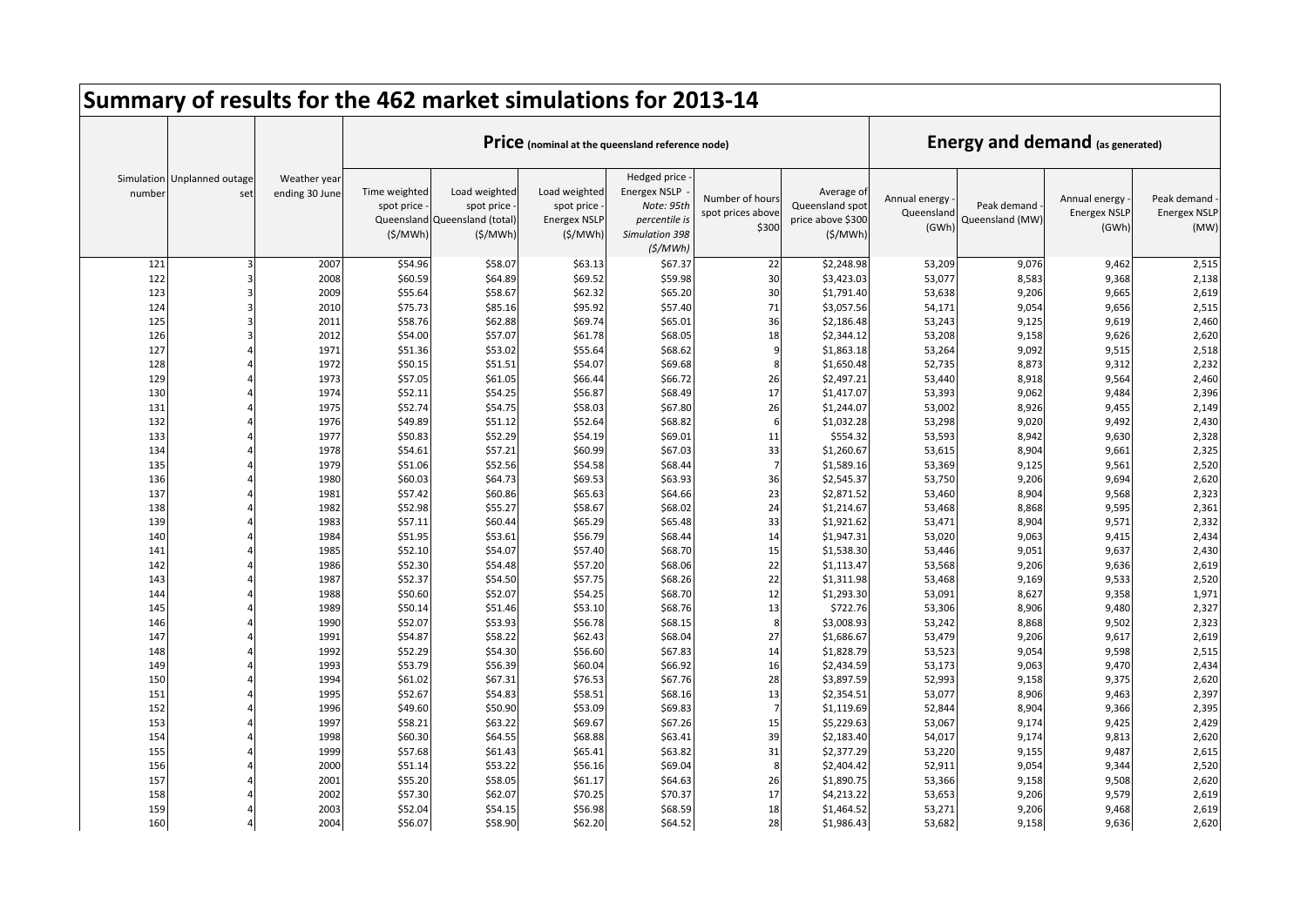|            |                                    |                                |                                                      | Summary of results for the 462 market simulations for 2013-14 |                                                               |                                                                                                 |                                               |                                                               |                                      |                                         |                                               |                                            |
|------------|------------------------------------|--------------------------------|------------------------------------------------------|---------------------------------------------------------------|---------------------------------------------------------------|-------------------------------------------------------------------------------------------------|-----------------------------------------------|---------------------------------------------------------------|--------------------------------------|-----------------------------------------|-----------------------------------------------|--------------------------------------------|
|            |                                    |                                |                                                      |                                                               |                                                               | Price (nominal at the queensland reference node)                                                |                                               |                                                               |                                      | <b>Energy and demand (as generated)</b> |                                               |                                            |
| number     | Simulation Unplanned outage<br>set | Weather year<br>ending 30 June | Time weighted<br>spot price<br>Queensland<br>(S/MWh) | Load weighted<br>spot price<br>Queensland (total)<br>(S/MWh)  | Load weighted<br>spot price<br><b>Energex NSLP</b><br>(S/MWh) | Hedged price<br><b>Energex NSLP</b><br>Note: 95th<br>percentile is<br>Simulation 398<br>(S/MWh) | Number of hours<br>spot prices above<br>\$300 | Average of<br>Queensland spot<br>price above \$300<br>(S/MWh) | Annual energy<br>Queensland<br>(GWh) | Peak demand<br>Queensland (MW)          | Annual energy<br><b>Energex NSLF</b><br>(GWh) | Peak demand<br><b>Energex NSLP</b><br>(MW) |
| 161        |                                    | 2005                           | \$59.07                                              | \$63.75                                                       | \$68.69                                                       | \$64.44                                                                                         | 43                                            | \$1,923.83                                                    | 53,860                               | 9,054                                   | 9,670                                         | 2,515                                      |
| 162        |                                    | 2006                           | \$60.91                                              | \$65.88                                                       | \$72.58                                                       | \$65.35                                                                                         | 36                                            | \$2,563.47                                                    | 54,010                               | 9,054                                   | 9,762                                         | 2,515                                      |
| 163        |                                    | 2007                           | \$53.44                                              | \$55.84                                                       | \$59.89                                                       | \$67.89                                                                                         | 17                                            | \$2,124.21                                                    | 53,209                               | 9,076                                   | 9,462                                         | 2,515                                      |
| 164        |                                    | 2008                           | \$52.69                                              | \$54.68                                                       | \$56.72                                                       | \$66.74                                                                                         | 14                                            | \$2,198.54                                                    | 53,077                               | 8,583                                   | 9,368                                         | 2,138                                      |
| 165        |                                    | 2009                           | \$54.33                                              | \$56.91                                                       | \$59.74                                                       | \$65.34                                                                                         | 17                                            | \$2,406.99                                                    | 53,638                               | 9,206                                   | 9,665                                         | 2,619                                      |
| 166        |                                    | 2010                           | \$89.19                                              | \$102.90                                                      | \$117.67                                                      | \$49.47                                                                                         | 93                                            | \$3,636.60                                                    | 54,171                               | 9,054                                   | 9,656                                         | 2,515                                      |
| 167        |                                    | 2011                           | \$57.66                                              | \$61.43                                                       | \$67.82                                                       | \$65.73                                                                                         | 37                                            | \$1,887.15                                                    | 53,243                               | 9,125                                   | 9,619                                         | 2,460                                      |
| 168        |                                    | 2012                           | \$63.84                                              | \$68.97                                                       | \$75.19                                                       | \$60.62                                                                                         | 38                                            | \$3,413.49                                                    | 53,208                               | 9,158                                   | 9,626                                         | 2,620                                      |
| 169        | 5                                  | 1971                           | \$51.17                                              | \$52.79                                                       | \$55.02                                                       | \$68.58                                                                                         | 16                                            | \$933.66                                                      | 53,264                               | 9,092                                   | 9,515                                         | 2,518                                      |
| 170        | 5                                  | 1972                           | \$50.91                                              | \$52.52                                                       | \$55.62                                                       | \$69.29                                                                                         | $\overline{7}$                                | \$2,815.25                                                    | 52,735                               | 8,873                                   | 9,312                                         | 2,232                                      |
| 171        | 5                                  | 1973                           | \$51.81                                              | \$53.76                                                       | \$56.16                                                       | \$68.15                                                                                         | 15                                            | \$1,156.34                                                    | 53,440                               | 8,918                                   | 9,564                                         | 2,460                                      |
| 172        | $\overline{5}$                     | 1974                           | \$57.01                                              | \$60.81                                                       | \$65.85                                                       | \$65.74                                                                                         | 21                                            | \$3,234.04                                                    | 53,393                               | 9,062                                   | 9,484                                         | 2,396                                      |
| 173        | 5                                  | 1975                           | \$50.76                                              | \$52.17                                                       | \$54.52                                                       | \$68.92                                                                                         | $\mathbf{q}$                                  | \$1,520.32                                                    | 53,002                               | 8,926                                   | 9,455                                         | 2,149                                      |
| 174        | 5                                  | 1976                           | \$49.93                                              | \$51.24                                                       | \$52.97                                                       | \$68.95                                                                                         |                                               | \$1,049.63                                                    | 53,298                               | 9,020                                   | 9,492                                         | 2,430                                      |
| 175<br>176 | 5<br>5                             | 1977<br>1978                   | \$52.64                                              | \$54.51                                                       | \$57.47                                                       | \$68.18                                                                                         | 11<br>26                                      | \$2,062.25                                                    | 53,593                               | 8,942                                   | 9,630                                         | 2,328                                      |
| 177        | 5                                  | 1979                           | \$57.77<br>\$51.57                                   | \$61.27<br>\$53.30                                            | \$67.01<br>\$55.68                                            | \$65.10<br>\$68.02                                                                              | 10                                            | \$2,649.72<br>\$1,615.62                                      | 53,615                               | 8,904<br>9,125                          | 9,661<br>9,561                                | 2,325<br>2,520                             |
| 178        | 5                                  | 1980                           | \$55.27                                              | \$58.73                                                       | \$62.73                                                       | \$67.44                                                                                         | 27                                            | \$1,867.04                                                    | 53,369<br>53,750                     | 9,206                                   | 9,694                                         | 2,620                                      |
| 179        | 5                                  | 1981                           | \$60.10                                              | \$65.24                                                       | \$72.03                                                       | \$64.36                                                                                         | 39                                            | \$2,351.37                                                    | 53,460                               | 8,904                                   | 9,568                                         | 2,323                                      |
| 180        | 5                                  | 1982                           | \$53.45                                              | \$55.83                                                       | \$59.92                                                       | \$68.29                                                                                         | 28                                            | \$1,207.10                                                    | 53,468                               | 8,868                                   | 9,595                                         | 2,361                                      |
| 181        | 5                                  | 1983                           | \$56.42                                              | \$59.41                                                       | \$65.17                                                       | \$66.52                                                                                         | 25                                            | \$2,256.20                                                    | 53,471                               | 8,904                                   | 9,571                                         | 2,332                                      |
| 182        |                                    | 1984                           | \$52.14                                              | \$54.31                                                       | \$58.38                                                       | \$68.82                                                                                         | 13                                            | \$2,286.76                                                    | 53,020                               | 9,063                                   | 9,415                                         | 2,434                                      |
| 183        | 5                                  | 1985                           | \$53.29                                              | \$55.72                                                       | \$59.95                                                       | \$68.41                                                                                         | 20                                            | \$1,665.81                                                    | 53,446                               | 9,051                                   | 9,637                                         | 2,430                                      |
| 184        | 5                                  | 1986                           | \$55.14                                              | \$58.37                                                       | \$62.30                                                       | \$66.58                                                                                         | 30                                            | \$1,677.08                                                    | 53,568                               | 9,206                                   | 9,636                                         | 2,619                                      |
| 185        | 5                                  | 1987                           | \$52.71                                              | \$55.01                                                       | \$58.81                                                       | \$68.17                                                                                         | 12                                            | \$2,533.19                                                    | 53,468                               | 9,169                                   | 9,533                                         | 2,520                                      |
| 186        | 5                                  | 1988                           | \$50.71                                              | \$52.20                                                       | \$54.37                                                       | \$68.53                                                                                         | 10                                            | \$1,565.07                                                    | 53,091                               | 8,627                                   | 9,358                                         | 1,971                                      |
| 187        | 5                                  | 1989                           | \$54.32                                              | \$56.72                                                       | \$59.83                                                       | \$64.91                                                                                         | 14                                            | \$3,379.51                                                    | 53,306                               | 8,906                                   | 9,480                                         | 2,327                                      |
| 188        | 5                                  | 1990                           | \$50.01                                              | \$51.33                                                       | \$53.48                                                       | \$69.45                                                                                         | $\overline{7}$                                | \$908.45                                                      | 53,242                               | 8,868                                   | 9,502                                         | 2,323                                      |
| 189        | 5                                  | 1991                           | \$54.80                                              | \$57.79                                                       | \$61.61                                                       | \$66.64                                                                                         | 26                                            | \$1,814.25                                                    | 53,479                               | 9,206                                   | 9,617                                         | 2,619                                      |
| 190        | 5                                  | 1992                           | \$51.58                                              | \$53.65                                                       | \$56.58                                                       | \$68.65                                                                                         | 11                                            | \$1,782.92                                                    | 53,523                               | 9,054                                   | 9,598                                         | 2,515                                      |
| 191        | 5                                  | 1993                           | \$54.71                                              | \$57.52                                                       | \$62.16                                                       | \$66.98                                                                                         | 25                                            | \$1,941.23                                                    | 53,173                               | 9,063                                   | 9,470                                         | 2,434                                      |
| 192        | $\overline{5}$                     | 1994                           | \$56.15                                              | \$60.29                                                       | \$66.48                                                       | \$68.71                                                                                         | 17                                            | \$3,879.72                                                    | 52,993                               | 9,158                                   | 9,375                                         | 2,620                                      |
| 193        | 5                                  | 1995                           | \$55.07                                              | \$57.75                                                       | \$62.57                                                       | \$66.15                                                                                         | 12                                            | \$4,359.90                                                    | 53,077                               | 8,906                                   | 9,463                                         | 2,397                                      |
| 194        | 5                                  | 1996                           | \$52.74                                              | \$54.99                                                       | \$59.83                                                       | \$69.01                                                                                         | 10                                            | \$3,463.00                                                    | 52,844                               | 8,904                                   | 9,366                                         | 2,395                                      |
| 195        | 5                                  | 1997                           | \$56.67                                              | \$61.26                                                       | \$67.30                                                       | \$68.77                                                                                         | 14                                            | \$4,649.42                                                    | 53,067                               | 9,174                                   | 9,425                                         | 2,429                                      |
| 196        | $\overline{5}$                     | 1998                           | \$56.86                                              | \$60.47                                                       | \$65.04                                                       | \$66.52                                                                                         | 33                                            | \$1,705.20                                                    | 54,017                               | 9,174                                   | 9,813                                         | 2,620                                      |
| 197        | 5                                  | 1999                           | \$60.09                                              | \$65.77                                                       | \$74.02                                                       | \$65.10                                                                                         | 33                                            | \$2,856.01                                                    | 53,220                               | 9,155                                   | 9,487                                         | 2,615                                      |
| 198        | 5                                  | 2000                           | \$50.71                                              | \$52.20                                                       | \$54.75                                                       | \$68.98                                                                                         | 10                                            | \$1,558.94                                                    | 52,911                               | 9,054                                   | 9,344                                         | 2,520                                      |
| 199        | 5                                  | 2001                           | \$55.40                                              | \$58.22                                                       | \$61.20                                                       | \$64.35                                                                                         | 36                                            | \$1,443.67                                                    | 53,366                               | 9,158                                   | 9,508                                         | 2,620                                      |
| 200        | 5                                  | 2002                           | \$51.11                                              | \$52.97                                                       | \$55.42                                                       | \$68.51                                                                                         | 14                                            | \$1,227.13                                                    | 53,653                               | 9,206                                   | 9,579                                         | 2,619                                      |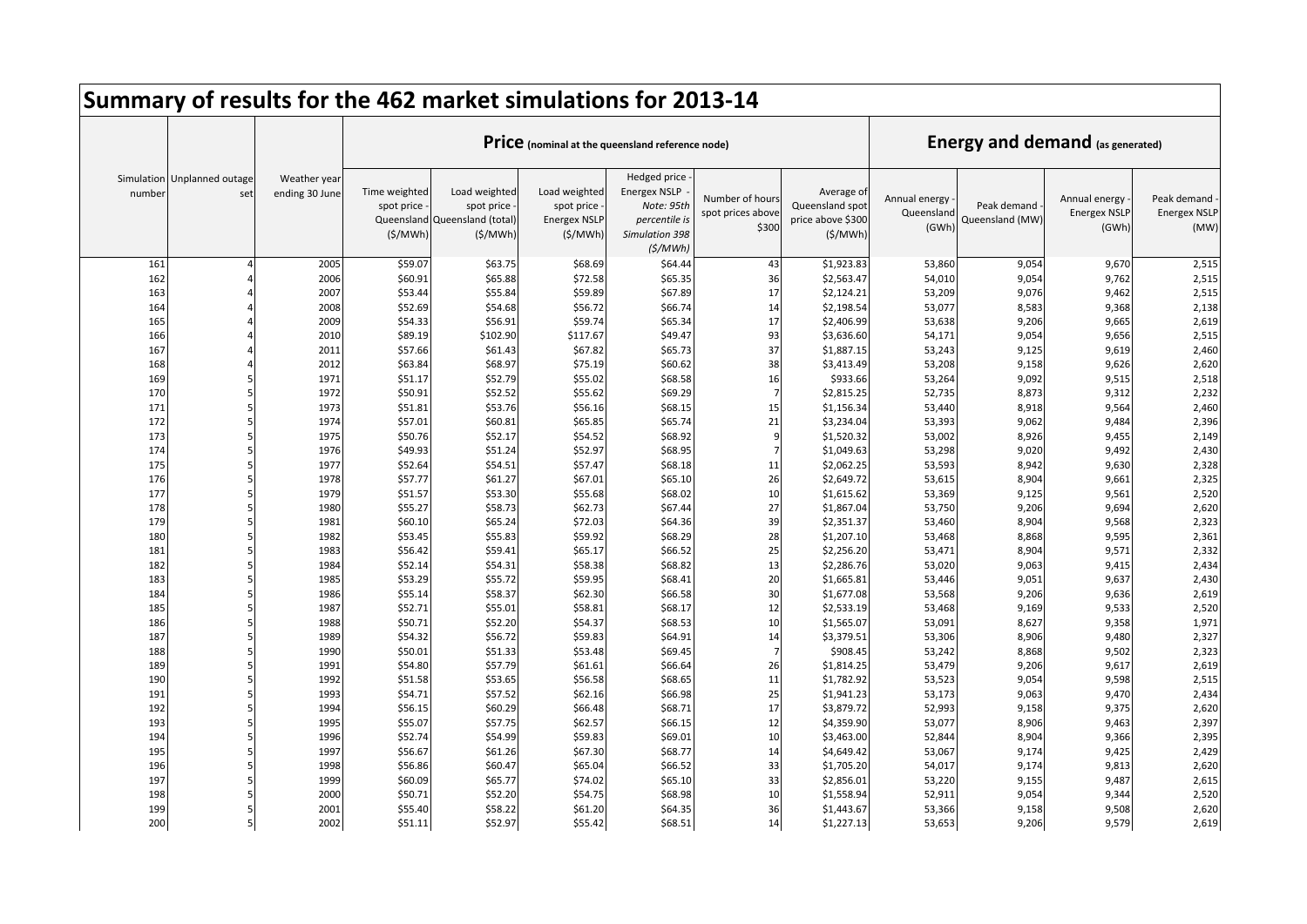|            |                                    |                                |                                        | Summary of results for the 462 market simulations for 2013-14           |                                                                |                                                                                                 |                                               |                                                               |                                      |                                         |                                               |                                            |
|------------|------------------------------------|--------------------------------|----------------------------------------|-------------------------------------------------------------------------|----------------------------------------------------------------|-------------------------------------------------------------------------------------------------|-----------------------------------------------|---------------------------------------------------------------|--------------------------------------|-----------------------------------------|-----------------------------------------------|--------------------------------------------|
|            |                                    |                                |                                        |                                                                         |                                                                | Price (nominal at the queensland reference node)                                                |                                               |                                                               |                                      | <b>Energy and demand (as generated)</b> |                                               |                                            |
| number     | Simulation Unplanned outage<br>set | Weather year<br>ending 30 June | Time weighted<br>spot price<br>(S/MWh) | Load weighted<br>spot price<br>Queensland Queensland (total)<br>(S/MWh) | Load weighted<br>spot price<br><b>Energex NSLP</b><br>(\$/MWh) | Hedged price<br><b>Energex NSLP</b><br>Note: 95th<br>percentile is<br>Simulation 398<br>(S/MWh) | Number of hours<br>spot prices above<br>\$300 | Average of<br>Queensland spot<br>price above \$300<br>(S/MWh) | Annual energy<br>Queensland<br>(GWh) | Peak demand<br>Queensland (MW)          | Annual energy<br><b>Energex NSLF</b><br>(GWh) | Peak demand<br><b>Energex NSLP</b><br>(MW) |
| 201        |                                    | 2003                           | \$50.20                                | \$51.57                                                                 | \$53.78                                                        | \$69.13                                                                                         |                                               | \$2,535.94                                                    | 53,271                               | 9,206                                   | 9,468                                         | 2,619                                      |
| 202        |                                    | 2004                           | \$53.37                                | \$55.86                                                                 | \$59.57                                                        | \$67.89                                                                                         | 17                                            | \$1,818.16                                                    | 53,682                               | 9,158                                   | 9,636                                         | 2,620                                      |
| 203        |                                    | 2005                           | \$56.71                                | \$60.36                                                                 | \$64.12                                                        | \$65.64                                                                                         | 29                                            | \$2,096.03                                                    | 53,860                               | 9,054                                   | 9,670                                         | 2,515                                      |
| 204        |                                    | 2006                           | \$59.32                                | \$63.67                                                                 | \$70.87                                                        | \$66.72                                                                                         | 24                                            | \$3,219.23                                                    | 54,010                               | 9,054                                   | 9,762                                         | 2,515                                      |
| 205        |                                    | 2007                           | \$58.01                                | \$62.25                                                                 | \$69.08                                                        | \$65.65                                                                                         | 22                                            | \$3,474.76                                                    | 53,209                               | 9,076                                   | 9,462                                         | 2,515                                      |
| 206        |                                    | 2008                           | \$55.47                                | \$58.39                                                                 | \$61.48                                                        | \$64.69                                                                                         | 22                                            | \$2,512.31                                                    | 53,077                               | 8,583                                   | 9,368                                         | 2,138                                      |
| 207        |                                    | 2009                           | \$53.17                                | \$55.39                                                                 | \$58.21                                                        | \$67.12                                                                                         | 33                                            | \$965.48                                                      | 53,638                               | 9,206                                   | 9,665                                         | 2,619                                      |
| 208        |                                    | 2010                           | \$78.14                                | \$88.30                                                                 | \$98.82                                                        | \$55.74                                                                                         | 77                                            | \$3,100.30                                                    | 54,171                               | 9,054                                   | 9,656                                         | 2,515                                      |
| 209        |                                    | 2011                           | \$56.63                                | \$60.28                                                                 | \$65.76                                                        | \$66.03                                                                                         | 33                                            | \$1,815.16                                                    | 53,243                               | 9,125                                   | 9,619                                         | 2,460                                      |
| 210        |                                    | 2012                           | \$52.39                                | \$54.50                                                                 | \$57.97                                                        | \$68.30                                                                                         | 16                                            | \$1,723.97                                                    | 53,208                               | 9,158                                   | 9,626                                         | 2,620                                      |
| 211        |                                    | 1971                           | \$52.01                                | \$54.10                                                                 | \$57.00                                                        | \$69.01                                                                                         | 22                                            | \$1,024.68                                                    | 53,264                               | 9,092                                   | 9,515                                         | 2,518                                      |
| 212        |                                    | 1972                           | \$50.25                                | \$51.68                                                                 | \$54.32                                                        | \$69.69                                                                                         | $\mathbf{q}$                                  | \$1,546.56                                                    | 52,735                               | 8,873                                   | 9,312                                         | 2,232                                      |
| 213        |                                    | 1973                           | \$54.56                                | \$57.47                                                                 | \$61.45                                                        | \$66.87                                                                                         | 24                                            | \$1,811.53                                                    | 53,440                               | 8,918                                   | 9,564                                         | 2,460                                      |
| 214        |                                    | 1974                           | \$60.07                                | \$65.59                                                                 | \$72.69                                                        | \$66.60                                                                                         | 28                                            | \$3,436.15                                                    | 53,393                               | 9,062                                   | 9,484                                         | 2,396                                      |
| 215        |                                    | 1975                           | \$53.19                                | \$55.26                                                                 | \$59.13                                                        | \$67.66                                                                                         | 16                                            | \$2,281.84                                                    | 53,002                               | 8,926                                   | 9,455                                         | 2,149                                      |
| 216        |                                    | 1976                           | \$49.67                                | \$50.88                                                                 | \$52.43                                                        | \$68.99                                                                                         | 6                                             | \$860.37                                                      | 53,298                               | 9,020                                   | 9,492                                         | 2,430                                      |
| 217        |                                    | 1977                           | \$54.16                                | \$56.64                                                                 | \$60.86                                                        | \$67.88                                                                                         | 17                                            | \$2,177.00                                                    | 53,593                               | 8,942                                   | 9,630                                         | 2,328                                      |
| 218        |                                    | 1978                           | \$54.66                                | \$57.29                                                                 | \$61.56                                                        | \$66.88                                                                                         | 23                                            | \$1,836.25                                                    | 53,615                               | 8,904                                   | 9,661                                         | 2,325                                      |
| 219        |                                    | 1979                           | \$52.93                                | \$55.03                                                                 | \$58.45                                                        | \$67.96                                                                                         | 15                                            | \$1,887.78                                                    | 53,369                               | 9,125                                   | 9,561                                         | 2,520                                      |
| 220        |                                    | 1980                           | \$64.26                                | \$71.94                                                                 | \$83.75                                                        | \$66.17                                                                                         | 30                                            | \$4,308.42                                                    | 53,750                               | 9,206                                   | 9,694                                         | 2,620                                      |
| 221        |                                    | 1981                           | \$57.89                                | \$62.08                                                                 | \$67.08                                                        | \$64.98                                                                                         | 29                                            | \$2,506.39                                                    | 53,460                               | 8,904                                   | 9,568                                         | 2,323                                      |
| 222        |                                    | 1982                           | \$54.12                                | \$56.83                                                                 | \$60.54                                                        | \$67.29                                                                                         | 24                                            | \$1,633.81                                                    | 53,468                               | 8,868                                   | 9,595                                         | 2,361                                      |
| 223        |                                    | 1983                           | \$55.38                                | \$58.28                                                                 | \$61.73                                                        | \$65.29                                                                                         | 27<br>$\overline{7}$                          | \$1,766.99                                                    | 53,471                               | 8,904                                   | 9,571                                         | 2,332                                      |
| 224<br>225 |                                    | 1984<br>1985                   | \$50.74<br>\$56.74                     | \$52.30<br>\$60.58                                                      | \$55.47                                                        | \$69.43                                                                                         | 32                                            | \$2,317.79                                                    | 53,020                               | 9,063                                   | 9,415<br>9,637                                | 2,434<br>2,430                             |
| 226        |                                    |                                | \$57.33                                |                                                                         | \$66.45                                                        | \$67.45                                                                                         | 20                                            | \$2,037.68                                                    | 53,446                               | 9,051                                   |                                               |                                            |
| 227        |                                    | 1986<br>1987                   | \$51.06                                | \$62.05<br>\$52.72                                                      | \$69.84<br>\$55.33                                             | \$70.12<br>\$68.87                                                                              | 16                                            | \$3,462.50<br>\$1,035.98                                      | 53,568<br>53,468                     | 9,206<br>9,169                          | 9,636<br>9,533                                | 2,619<br>2,520                             |
| 228        |                                    | 1988                           | \$49.93                                | \$51.22                                                                 | \$53.30                                                        | \$69.30                                                                                         |                                               | \$1,375.67                                                    | 53,091                               | 8,627                                   | 9,358                                         | 1,971                                      |
| 229        |                                    | 1989                           | \$54.61                                | \$57.36                                                                 | \$62.44                                                        | \$67.70                                                                                         | 20                                            | \$2,471.63                                                    | 53,306                               | 8,906                                   | 9,480                                         | 2,327                                      |
| 230        |                                    | 1990                           | \$50.53                                | \$52.02                                                                 | \$54.41                                                        | \$69.27                                                                                         | 8                                             | \$1,315.63                                                    | 53,242                               | 8,868                                   | 9,502                                         | 2,323                                      |
| 231        |                                    | 1991                           | \$53.53                                | \$56.04                                                                 | \$59.35                                                        | \$66.90                                                                                         | 13                                            | \$2,583.82                                                    | 53,479                               | 9,206                                   | 9,617                                         | 2,619                                      |
| 232        |                                    | 1992                           | \$50.36                                | \$51.86                                                                 | \$53.86                                                        | \$68.97                                                                                         | 8                                             | \$1,109.21                                                    | 53,523                               | 9,054                                   | 9,598                                         | 2,515                                      |
| 233        |                                    | 1993                           | \$55.10                                | \$57.92                                                                 | \$62.17                                                        | \$65.53                                                                                         | 18                                            | \$2,851.80                                                    | 53,173                               | 9,063                                   | 9,470                                         | 2,434                                      |
| 234        |                                    | 1994                           | \$53.13                                | \$55.82                                                                 | \$60.27                                                        | \$68.76                                                                                         | 17                                            | \$2,322.92                                                    | 52,993                               | 9,158                                   | 9,375                                         | 2,620                                      |
| 235        |                                    | 1995                           | \$52.51                                | \$54.82                                                                 | \$57.91                                                        | \$67.44                                                                                         | 9                                             | \$3,280.37                                                    | 53,077                               | 8,906                                   | 9,463                                         | 2,397                                      |
| 236        |                                    | 1996                           | \$57.31                                | \$61.96                                                                 | \$68.83                                                        | \$65.91                                                                                         | 13                                            | \$5,795.58                                                    | 52,844                               | 8,904                                   | 9,366                                         | 2,395                                      |
| 237        |                                    | 1997                           | \$55.90                                | \$59.83                                                                 | \$65.09                                                        | \$67.69                                                                                         | 21                                            | \$2,808.01                                                    | 53,067                               | 9,174                                   | 9,425                                         | 2,429                                      |
| 238        |                                    | 1998                           | \$57.38                                | \$60.91                                                                 | \$65.33                                                        | \$65.19                                                                                         | 25                                            | \$2,324.87                                                    | 54,017                               | 9,174                                   | 9,813                                         | 2,620                                      |
| 239        |                                    | 1999                           | \$53.00                                | \$55.37                                                                 | \$58.73                                                        | \$67.71                                                                                         | 25                                            | \$1,246.45                                                    | 53,220                               | 9,155                                   | 9,487                                         | 2,615                                      |
| 240        |                                    | 2000                           | \$50.44                                | \$51.95                                                                 | \$54.12                                                        | \$69.07                                                                                         | 17                                            | \$817.21                                                      | 52,911                               | 9,054                                   | 9,344                                         | 2,520                                      |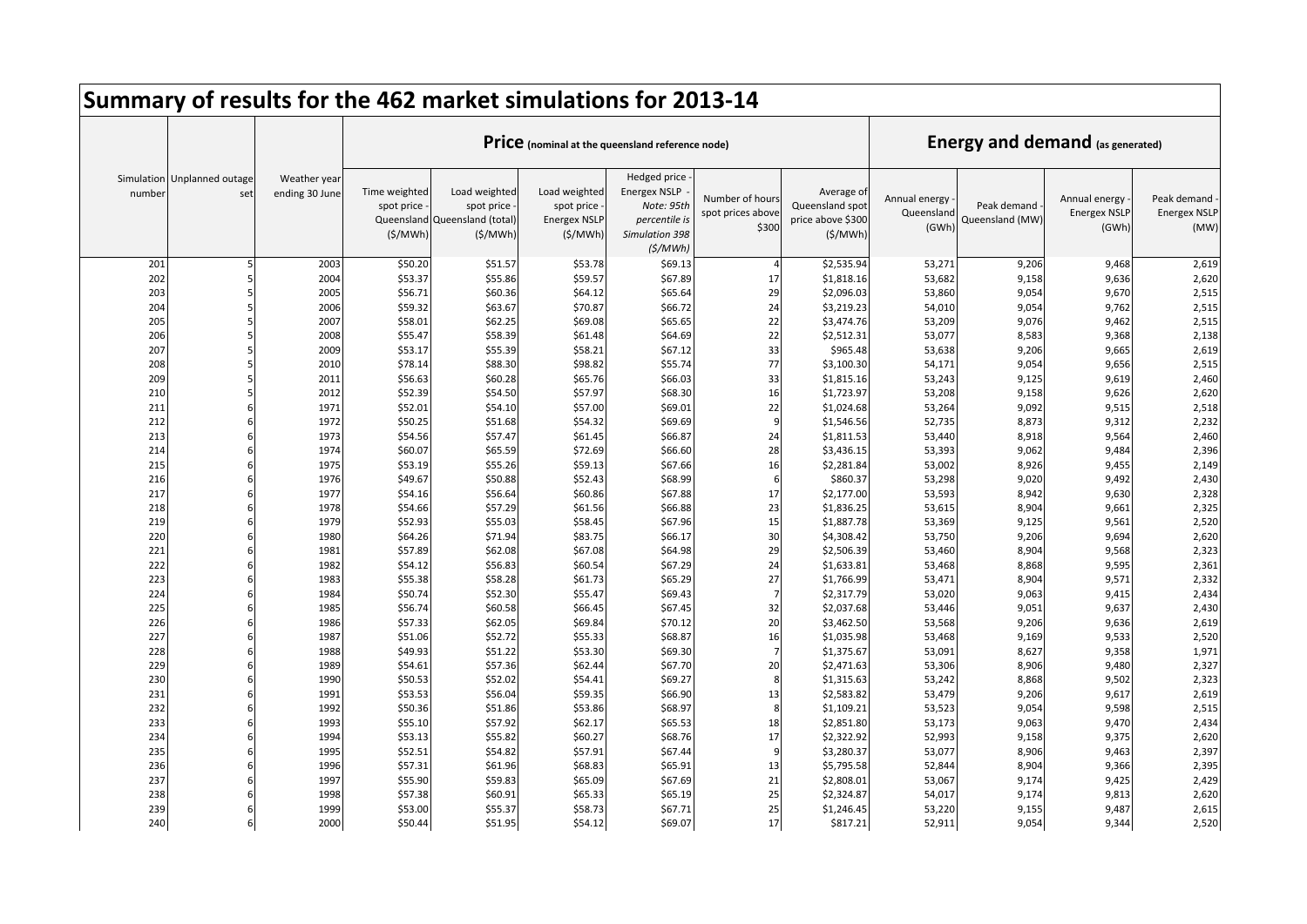|            |                                    |                                |                                        | Summary of results for the 462 market simulations for 2013-14           |                                                                |                                                                                                 |                                               |                                                               |                                      |                                         |                                               |                                            |
|------------|------------------------------------|--------------------------------|----------------------------------------|-------------------------------------------------------------------------|----------------------------------------------------------------|-------------------------------------------------------------------------------------------------|-----------------------------------------------|---------------------------------------------------------------|--------------------------------------|-----------------------------------------|-----------------------------------------------|--------------------------------------------|
|            |                                    |                                |                                        |                                                                         |                                                                | Price (nominal at the queensland reference node)                                                |                                               |                                                               |                                      | <b>Energy and demand (as generated)</b> |                                               |                                            |
| number     | Simulation Unplanned outage<br>set | Weather year<br>ending 30 June | Time weighted<br>spot price<br>(S/MWh) | Load weighted<br>spot price<br>Queensland Queensland (total)<br>(S/MWh) | Load weighted<br>spot price<br><b>Energex NSLP</b><br>(\$/MWh) | Hedged price<br><b>Energex NSLP</b><br>Note: 95th<br>percentile is<br>Simulation 398<br>(S/MWh) | Number of hours<br>spot prices above<br>\$300 | Average of<br>Queensland spot<br>price above \$300<br>(S/MWh) | Annual energy<br>Queensland<br>(GWh) | Peak demand<br>Queensland (MW)          | Annual energy<br><b>Energex NSLF</b><br>(GWh) | Peak demand<br><b>Energex NSLP</b><br>(MW) |
| 241        |                                    | 2001                           | \$55.36                                | \$58.20                                                                 | \$61.23                                                        | \$64.50                                                                                         | 34                                            | \$1,513.90                                                    | 53,366                               | 9,158                                   | 9,508                                         | 2,620                                      |
| 242        |                                    | 2002                           | \$50.47                                | \$52.09                                                                 | \$54.21                                                        | \$68.90                                                                                         | 10                                            | \$1,057.40                                                    | 53,653                               | 9,206                                   | 9,579                                         | 2,619                                      |
| 243        |                                    | 2003                           | \$49.96                                | \$51.41                                                                 | \$53.36                                                        | \$69.53                                                                                         | 6                                             | \$1,232.77                                                    | 53,271                               | 9,206                                   | 9,468                                         | 2,619                                      |
| 244        |                                    | 2004                           | \$60.84                                | \$66.82                                                                 | \$76.89                                                        | \$66.45                                                                                         | 14                                            | \$6,871.28                                                    | 53,682                               | 9,158                                   | 9,636                                         | 2,620                                      |
| 245        |                                    | 2005                           | \$61.74                                | \$67.63                                                                 | \$74.12                                                        | \$63.27                                                                                         | 26                                            | \$4,040.81                                                    | 53,860                               | 9,054                                   | 9,670                                         | 2,515                                      |
| 246        |                                    | 2006                           | \$65.43                                | \$72.54                                                                 | \$82.33                                                        | \$62.70                                                                                         | 43                                            | \$3,086.14                                                    | 54,010                               | 9,054                                   | 9,762                                         | 2,515                                      |
| 247        |                                    | 2007                           | \$60.47                                | \$65.87                                                                 | \$72.43                                                        | \$62.60                                                                                         | 33                                            | \$3,019.54                                                    | 53,209                               | 9,076                                   | 9,462                                         | 2,515                                      |
| 248        |                                    | 2008                           | \$53.16                                | \$55.46                                                                 | \$58.41                                                        | \$67.40                                                                                         | 18                                            | \$1,973.97                                                    | 53,077                               | 8,583                                   | 9,368                                         | 2,138                                      |
| 249        |                                    | 2009                           | \$54.24                                | \$56.80                                                                 | \$59.91                                                        | \$66.06                                                                                         | 27                                            | \$1,521.12                                                    | 53,638                               | 9,206                                   | 9,665                                         | 2,619                                      |
| 250        |                                    | 2010                           | \$71.74                                | \$79.76                                                                 | \$89.13                                                        | \$59.09                                                                                         | 72                                            | \$2,549.54                                                    | 54,171                               | 9,054                                   | 9,656                                         | 2,515                                      |
| 251        |                                    | 2011                           | \$62.42                                | \$67.75                                                                 | \$77.23                                                        | \$63.61                                                                                         | 44                                            | \$2,544.98                                                    | 53,243                               | 9,125                                   | 9,619                                         | 2,460                                      |
| 252        |                                    | 2012                           | \$54.11                                | \$56.74                                                                 | \$60.56                                                        | \$67.34                                                                                         | 14                                            | \$3,032.56                                                    | 53,208                               | 9,158                                   | 9,626                                         | 2,620                                      |
| 253        |                                    | 1971                           | \$53.25                                | \$55.43                                                                 | \$57.82                                                        | \$66.19                                                                                         | 14                                            | \$2,267.35                                                    | 53,264                               | 9,092                                   | 9,515                                         | 2,518                                      |
| 254        |                                    | 1972                           | \$50.73                                | \$52.32                                                                 | \$55.58                                                        | \$69.67                                                                                         | 5                                             | \$3,538.85                                                    | 52,735                               | 8,873                                   | 9,312                                         | 2,232                                      |
| 255        |                                    | 1973                           | \$56.06                                | \$59.48                                                                 | \$63.79                                                        | \$65.31                                                                                         | 21                                            | \$2,639.61                                                    | 53,440                               | 8,918                                   | 9,564                                         | 2,460                                      |
| 256        |                                    | 1974                           | \$55.86                                | \$59.15                                                                 | \$62.83                                                        | \$65.94                                                                                         | 14                                            | \$4,041.54                                                    | 53,393                               | 9,062                                   | 9,484                                         | 2,396                                      |
| 257        |                                    | 1975                           | \$52.91                                | \$54.84                                                                 | \$58.58                                                        | \$67.87                                                                                         | 12                                            | \$2,789.83                                                    | 53,002                               | 8,926                                   | 9,455                                         | 2,149                                      |
| 258        |                                    | 1976                           | \$49.71                                | \$50.81                                                                 | \$52.19                                                        | \$68.86                                                                                         | 5                                             | \$895.67                                                      | 53,298                               | 9,020                                   | 9,492                                         | 2,430                                      |
| 259        |                                    | 1977                           | \$53.36                                | \$55.73                                                                 | \$59.42                                                        | \$68.19                                                                                         | 21                                            | \$1,436.45                                                    | 53,593                               | 8,942                                   | 9,630                                         | 2,328                                      |
| 260        |                                    | 1978                           | \$54.46                                | \$56.88                                                                 | \$61.05                                                        | \$67.18                                                                                         | 23                                            | \$1,720.78                                                    | 53,615                               | 8,904                                   | 9,661                                         | 2,325                                      |
| 261        |                                    | 1979                           | \$52.46                                | \$54.27                                                                 | \$57.44                                                        | \$67.80                                                                                         | 9                                             | \$2,648.84                                                    | 53,369                               | 9,125                                   | 9,561                                         | 2,520                                      |
| 262        |                                    | 1980                           | \$61.41                                | \$67.48                                                                 | \$74.88                                                        | \$65.28                                                                                         | 39                                            | \$2,687.57                                                    | 53,750                               | 9,206                                   | 9,694                                         | 2,620                                      |
| 263        |                                    | 1981                           | \$54.48                                | \$57.21                                                                 | \$61.21                                                        | \$67.44                                                                                         | 23                                            | \$1,759.02                                                    | 53,460                               | 8,904                                   | 9,568                                         | 2,323                                      |
| 264        |                                    | 1982                           | \$54.89                                | \$57.87                                                                 | \$62.97                                                        | \$67.66                                                                                         | 20<br>34                                      | \$2,269.63                                                    | 53,468                               | 8,868                                   | 9,595                                         | 2,361                                      |
| 265        |                                    | 1983                           | \$57.53                                | \$60.86                                                                 | \$65.65                                                        | \$64.53                                                                                         | 11                                            | \$1,975.35                                                    | 53,471                               | 8,904                                   | 9,571                                         | 2,332                                      |
| 266        |                                    | 1984                           | \$51.31                                | \$53.05                                                                 | \$56.71                                                        | \$69.31                                                                                         |                                               | \$2,012.42                                                    | 53,020                               | 9,063                                   | 9,415                                         | 2,434                                      |
| 267<br>268 |                                    | 1985<br>1986                   | \$53.23<br>\$53.82                     | \$55.85<br>\$56.46                                                      | \$60.04<br>\$61.02                                             | \$69.25<br>\$68.52                                                                              | 18<br>24                                      | \$1,714.19<br>\$1,605.60                                      | 53,446<br>53,568                     | 9,051<br>9,206                          | 9,637<br>9,636                                | 2,430<br>2,619                             |
| 269        |                                    | 1987                           | \$58.62                                | \$63.68                                                                 | \$70.73                                                        | \$65.60                                                                                         | 25                                            | \$3,304.97                                                    | 53,468                               | 9,169                                   | 9,533                                         | 2,520                                      |
| 270        |                                    | 1988                           | \$49.72                                | \$50.92                                                                 | \$52.69                                                        | \$69.26                                                                                         | 9                                             | \$855.62                                                      | 53,091                               | 8,627                                   | 9,358                                         | 1,971                                      |
| 271        |                                    | 1989                           | \$51.44                                | \$53.06                                                                 | \$55.81                                                        | \$68.49                                                                                         | 15                                            | \$1,385.22                                                    | 53,306                               | 8,906                                   | 9,480                                         | 2,327                                      |
| 272        |                                    | 1990                           | \$55.18                                | \$58.07                                                                 | \$63.89                                                        | \$67.79                                                                                         | 13                                            | \$3,978.30                                                    | 53,242                               | 8,868                                   | 9,502                                         | 2,323                                      |
| 273        |                                    | 1991                           | \$50.01                                | \$51.35                                                                 | \$53.03                                                        | \$69.08                                                                                         | 6                                             | \$417.21                                                      | 53,479                               | 9,206                                   | 9,617                                         | 2,619                                      |
| 274        |                                    | 1992                           | \$52.48                                | \$54.39                                                                 | \$56.74                                                        | \$66.66                                                                                         | 11                                            | \$2,473.66                                                    | 53,523                               | 9,054                                   | 9,598                                         | 2,515                                      |
| 275        |                                    | 1993                           | \$51.05                                | \$52.65                                                                 | \$55.12                                                        | \$68.68                                                                                         | 9                                             | \$1,624.01                                                    | 53,173                               | 9,063                                   | 9,470                                         | 2,434                                      |
| 276        |                                    | 1994                           | \$65.59                                | \$73.68                                                                 | \$85.39                                                        | \$64.98                                                                                         | 30                                            | \$4,977.18                                                    | 52,993                               | 9,158                                   | 9,375                                         | 2,620                                      |
| 277        |                                    | 1995                           | \$50.22                                | \$51.71                                                                 | \$53.70                                                        | \$69.08                                                                                         | 8                                             | \$1,140.59                                                    | 53,077                               | 8,906                                   | 9,463                                         | 2,397                                      |
| 278        |                                    | 1996                           | \$49.28                                | \$50.48                                                                 | \$52.27                                                        | \$69.80                                                                                         | 6                                             | \$691.88                                                      | 52,844                               | 8,904                                   | 9,366                                         | 2,395                                      |
| 279        |                                    | 1997                           | \$56.98                                | \$61.29                                                                 | \$67.84                                                        | \$68.41                                                                                         | 20                                            | \$3,389.39                                                    | 53,067                               | 9,174                                   | 9,425                                         | 2,429                                      |
| 280        |                                    | 1998                           | \$65.35                                | \$71.01                                                                 | \$77.78                                                        | \$59.93                                                                                         | 46                                            | \$2,846.12                                                    | 54,017                               | 9,174                                   | 9,813                                         | 2,620                                      |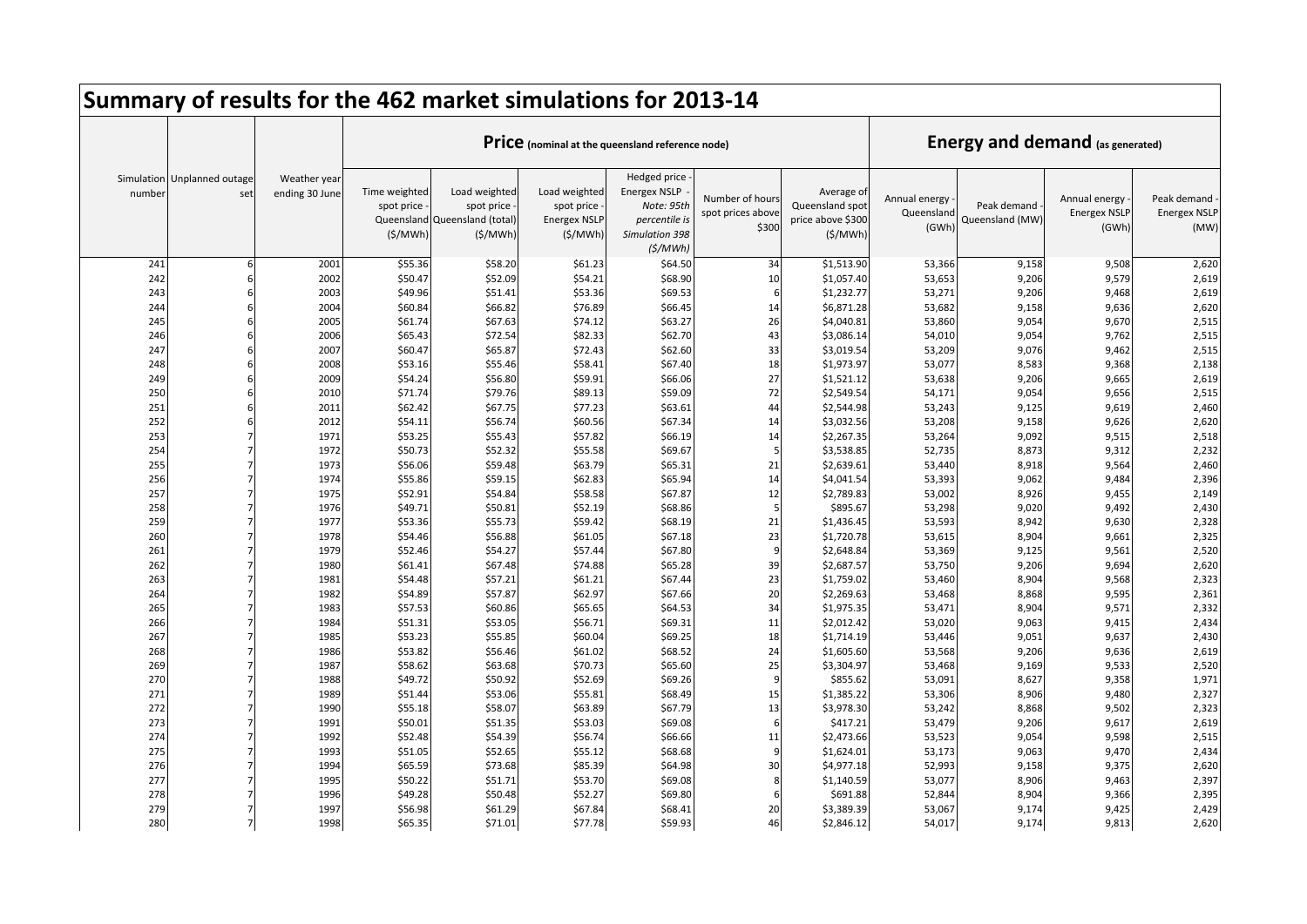|            |                                    |                                |                                        | Summary of results for the 462 market simulations for 2013-14           |                                                               |                                                                                      |                                               |                                                               |                                      |                                         |                                               |                                            |
|------------|------------------------------------|--------------------------------|----------------------------------------|-------------------------------------------------------------------------|---------------------------------------------------------------|--------------------------------------------------------------------------------------|-----------------------------------------------|---------------------------------------------------------------|--------------------------------------|-----------------------------------------|-----------------------------------------------|--------------------------------------------|
|            |                                    |                                |                                        |                                                                         |                                                               | Price (nominal at the queensland reference node)                                     |                                               |                                                               |                                      | <b>Energy and demand (as generated)</b> |                                               |                                            |
| number     | Simulation Unplanned outage<br>set | Weather year<br>ending 30 June | Time weighted<br>spot price<br>(S/MWh) | Load weighted<br>spot price<br>Queensland Queensland (total)<br>(S/MWh) | Load weighted<br>spot price<br><b>Energex NSLP</b><br>(S/MWh) | Hedged price<br><b>Energex NSLP</b><br>Note: 95th<br>percentile is<br>Simulation 398 | Number of hours<br>spot prices above<br>\$300 | Average of<br>Queensland spot<br>price above \$300<br>(S/MWh) | Annual energy<br>Queensland<br>(GWh) | Peak demand<br>Queensland (MW)          | Annual energy<br><b>Energex NSLF</b><br>(GWh) | Peak demand<br><b>Energex NSLP</b><br>(MW) |
| 281        |                                    | 1999                           | \$54.73                                | \$57.69                                                                 | \$61.98                                                       | (S/MWh)<br>\$66.80                                                                   | 28                                            | \$1,658.42                                                    | 53,220                               | 9,155                                   | 9,487                                         | 2,615                                      |
| 282        |                                    | 2000                           | \$55.71                                | \$59.49                                                                 | \$64.04                                                       | \$65.87                                                                              | 15                                            | \$4,004.11                                                    | 52,911                               | 9,054                                   | 9,344                                         | 2,520                                      |
| 283        |                                    | 2001                           | \$56.12                                | \$59.21                                                                 | \$62.53                                                       | \$63.76                                                                              | 25                                            | \$2,267.78                                                    | 53,366                               | 9,158                                   | 9,508                                         | 2,620                                      |
| 284        |                                    | 2002                           | \$51.40                                | \$53.45                                                                 | \$56.15                                                       | \$68.75                                                                              | 14                                            | \$1,373.75                                                    | 53,653                               | 9,206                                   | 9,579                                         | 2,619                                      |
| 285        |                                    | 2003                           | \$51.21                                | \$52.82                                                                 | \$55.27                                                       | \$68.46                                                                              | $\overline{7}$                                | \$2,569.95                                                    | 53,271                               | 9,206                                   | 9,468                                         | 2,619                                      |
| 286        |                                    | 2004                           | \$52.32                                | \$54.05                                                                 | \$56.74                                                       | \$67.87                                                                              | 9                                             | \$2,305.47                                                    | 53,682                               | 9,158                                   | 9,636                                         | 2,620                                      |
| 287        |                                    | 2005                           | \$63.54                                | \$70.28                                                                 | \$78.24                                                       | \$63.75                                                                              | 33                                            | \$3,638.56                                                    | 53,860                               | 9,054                                   | 9,670                                         | 2,515                                      |
| 288        |                                    | 2006                           | \$59.81                                | \$64.29                                                                 | \$70.60                                                       | \$64.68                                                                              | 30                                            | \$2,739.84                                                    | 54,010                               | 9,054                                   | 9,762                                         | 2,515                                      |
| 289        |                                    | 2007                           | \$59.30                                | \$63.75                                                                 | \$70.71                                                       | \$64.35                                                                              | 32                                            | \$2,761.85                                                    | 53,209                               | 9,076                                   | 9,462                                         | 2,515                                      |
| 290        |                                    | 2008                           | \$54.82                                | \$57.43                                                                 | \$60.36                                                       | \$64.70                                                                              | 23                                            | \$2,185.69                                                    | 53,077                               | 8,583                                   | 9,368                                         | 2,138                                      |
| 291        |                                    | 2009                           | \$53.54                                | \$55.91                                                                 | \$59.05                                                       | \$66.96                                                                              | 24                                            | \$1,428.79                                                    | 53,638                               | 9,206                                   | 9,665                                         | 2,619                                      |
| 292        |                                    | 2010                           | \$90.39                                | \$104.18                                                                | \$119.51                                                      | \$49.44                                                                              | 70                                            | \$4,935.59                                                    | 54,171                               | 9,054                                   | 9,656                                         | 2,515                                      |
| 293        |                                    | 2011                           | \$60.89                                | \$65.98                                                                 | \$73.83                                                       | \$63.81                                                                              | 39                                            | \$2,501.08                                                    | 53,243                               | 9,125                                   | 9,619                                         | 2,460                                      |
| 294        |                                    | 2012                           | \$53.05                                | \$55.30                                                                 | \$58.83                                                       | \$67.98                                                                              | 23                                            | \$1,449.78                                                    | 53,208                               | 9,158                                   | 9,626                                         | 2,620                                      |
| 295        |                                    | 1971                           | \$53.45                                | \$56.19                                                                 | \$59.81                                                       | \$68.39                                                                              | 16                                            | \$2,153.05                                                    | 53,264                               | 9,092                                   | 9,515                                         | 2,518                                      |
| 296        |                                    | 1972                           | \$49.33                                | \$50.49                                                                 | \$52.47                                                       | \$70.07                                                                              | -8                                            | \$700.76                                                      | 52,735                               | 8,873                                   | 9,312                                         | 2,232                                      |
| 297        |                                    | 1973                           | \$55.16                                | \$58.29                                                                 | \$62.42                                                       | \$66.35                                                                              | 23                                            | \$2,029.91                                                    | 53,440                               | 8,918                                   | 9,564                                         | 2,460                                      |
| 298        |                                    | 1974                           | \$62.14                                | \$68.68                                                                 | \$77.35                                                       | \$66.47                                                                              | 25                                            | \$4,575.41                                                    | 53,393                               | 9,062                                   | 9,484                                         | 2,396                                      |
| 299        |                                    | 1975                           | \$52.30                                | \$54.14                                                                 | \$57.60                                                       | \$68.46                                                                              | 15                                            | \$1,819.99                                                    | 53,002                               | 8,926                                   | 9,455                                         | 2,149                                      |
| 300        |                                    | 1976                           | \$49.17                                | \$50.20                                                                 | \$51.56                                                       | \$69.27                                                                              | $\overline{1}$                                | \$446.51                                                      | 53,298                               | 9,020                                   | 9,492                                         | 2,430                                      |
| 301        |                                    | 1977                           | \$52.51                                | \$54.39                                                                 | \$57.46                                                       | \$68.18                                                                              | 16                                            | \$1,385.54                                                    | 53,593                               | 8,942                                   | 9,630                                         | 2,328                                      |
| 302        |                                    | 1978                           | \$54.19                                | \$56.63                                                                 | \$60.43                                                       | \$67.05                                                                              | 27                                            | \$1,382.25                                                    | 53,615                               | 8,904                                   | 9,661                                         | 2,325                                      |
| 303        |                                    | 1979                           | \$54.27                                | \$57.14                                                                 | \$61.27                                                       | \$67.17                                                                              | 18                                            | \$2,184.81                                                    | 53,369                               | 9,125                                   | 9,561                                         | 2,520                                      |
| 304        |                                    | 1980                           | \$60.00                                | \$65.82                                                                 | \$74.25                                                       | \$68.18                                                                              | 37                                            | \$2,492.25                                                    | 53,750                               | 9,206                                   | 9,694                                         | 2,620                                      |
| 305        |                                    | 1981                           | \$58.84                                | \$63.14                                                                 | \$68.35                                                       | \$64.88                                                                              | 24                                            | \$3,292.46                                                    | 53,460                               | 8,904                                   | 9,568                                         | 2,323                                      |
| 306        |                                    | 1982                           | \$53.41                                | \$55.87                                                                 | \$58.61                                                       | \$67.24                                                                              | 20                                            | \$1,637.22                                                    | 53,468                               | 8,868                                   | 9,595                                         | 2,361                                      |
| 307        |                                    | 1983                           | \$56.20                                | \$59.23                                                                 | \$63.53                                                       | \$65.68                                                                              | 25                                            | \$2,174.19                                                    | 53,471                               | 8,904                                   | 9,571                                         | 2,332                                      |
| 308        |                                    | 1984                           | \$50.29                                | \$51.63                                                                 | \$54.04                                                       | \$69.41                                                                              | 11<br>17                                      | \$1,123.04                                                    | 53,020                               | 9,063                                   | 9,415                                         | 2,434                                      |
| 309        |                                    | 1985                           | \$56.78                                | \$60.82                                                                 | \$66.98                                                       | \$67.77<br>\$68.92                                                                   | 9                                             | \$3,737.44<br>\$1,302.32                                      | 53,446                               | 9,051                                   | 9,637                                         | 2,430                                      |
| 310<br>311 |                                    | 1986<br>1987                   | \$50.91<br>\$50.82                     | \$52.48<br>\$52.49                                                      | \$54.95<br>\$55.03                                            | \$68.91                                                                              | 10                                            | \$1,403.98                                                    | 53,568                               | 9,206<br>9,169                          | 9,636<br>9,533                                | 2,619<br>2,520                             |
| 312        |                                    | 1988                           | \$49.35                                | \$50.50                                                                 | \$52.07                                                       | \$69.52                                                                              | 6                                             | \$696.23                                                      | 53,468<br>53,091                     | 8,627                                   | 9,358                                         | 1,971                                      |
| 313        |                                    | 1989                           | \$50.71                                | \$52.19                                                                 | \$53.93                                                       | \$67.97                                                                              | 13                                            | \$1,215.52                                                    | 53,306                               | 8,906                                   | 9,480                                         | 2,327                                      |
| 314        |                                    | 1990                           | \$53.64                                | \$55.98                                                                 | \$59.17                                                       | \$67.06                                                                              | 11                                            | \$3,448.40                                                    | 53,242                               | 8,868                                   | 9,502                                         | 2,323                                      |
| 315        |                                    | 1991                           | \$50.95                                | \$52.61                                                                 | \$54.63                                                       | \$68.71                                                                              | 8                                             | \$1,164.99                                                    | 53,479                               | 9,206                                   | 9,617                                         | 2,619                                      |
| 316        |                                    | 1992                           | \$49.59                                | \$50.75                                                                 | \$52.43                                                       | \$69.27                                                                              | $\mathcal{P}$                                 | \$715.82                                                      | 53,523                               | 9,054                                   | 9,598                                         | 2,515                                      |
| 317        |                                    | 1993                           | \$57.66                                | \$61.07                                                                 | \$65.76                                                       | \$62.96                                                                              | 26                                            | \$2,847.06                                                    | 53,173                               | 9,063                                   | 9,470                                         | 2,434                                      |
| 318        |                                    | 1994                           | \$50.94                                | \$52.87                                                                 | \$55.55                                                       | \$69.26                                                                              | 16                                            | \$1,205.65                                                    | 52,993                               | 9,158                                   | 9,375                                         | 2,620                                      |
| 319        |                                    | 1995                           | \$52.11                                | \$54.09                                                                 | \$57.60                                                       | \$68.46                                                                              |                                               | \$2,865.04                                                    | 53,077                               | 8,906                                   | 9,463                                         | 2,397                                      |
| 320        |                                    | 1996                           | \$49.90                                | \$51.34                                                                 | \$53.82                                                       | \$69.72                                                                              | 9                                             | \$1,209.50                                                    | 52,844                               | 8,904                                   | 9,366                                         | 2,395                                      |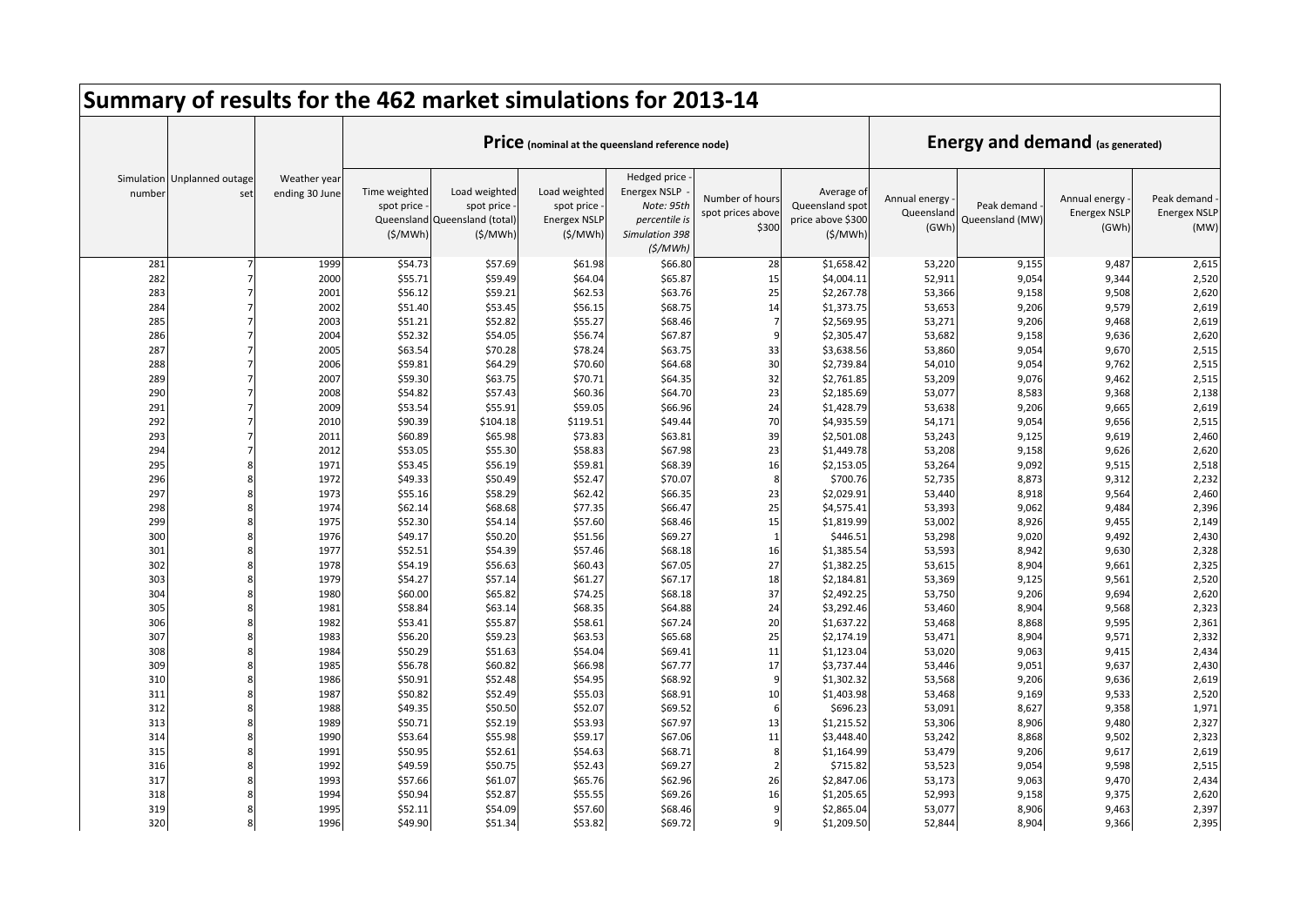|            |                                    |                                |                                        | Summary of results for the 462 market simulations for 2013-14           |                                                                |                                                                                                 |                                               |                                                               |                                      |                                         |                                               |                                            |
|------------|------------------------------------|--------------------------------|----------------------------------------|-------------------------------------------------------------------------|----------------------------------------------------------------|-------------------------------------------------------------------------------------------------|-----------------------------------------------|---------------------------------------------------------------|--------------------------------------|-----------------------------------------|-----------------------------------------------|--------------------------------------------|
|            |                                    |                                |                                        |                                                                         |                                                                | Price (nominal at the queensland reference node)                                                |                                               |                                                               |                                      | <b>Energy and demand (as generated)</b> |                                               |                                            |
| number     | Simulation Unplanned outage<br>set | Weather year<br>ending 30 June | Time weighted<br>spot price<br>(S/MWh) | Load weighted<br>spot price<br>Queensland Queensland (total)<br>(S/MWh) | Load weighted<br>spot price<br><b>Energex NSLP</b><br>(\$/MWh) | Hedged price<br><b>Energex NSLP</b><br>Note: 95th<br>percentile is<br>Simulation 398<br>(S/MWh) | Number of hours<br>spot prices above<br>\$300 | Average of<br>Queensland spot<br>price above \$300<br>(S/MWh) | Annual energy<br>Queensland<br>(GWh) | Peak demand<br>Queensland (MW)          | Annual energy<br><b>Energex NSLF</b><br>(GWh) | Peak demand<br><b>Energex NSLP</b><br>(MW) |
| 321        |                                    | 1997                           | \$57.50                                | \$61.96                                                                 | \$68.08                                                        | \$66.76                                                                                         | 22                                            | \$3,332.09                                                    | 53,067                               | 9,174                                   | 9,425                                         | 2,429                                      |
| 322        |                                    | 1998                           | \$57.61                                | \$61.13                                                                 | \$66.25                                                        | \$65.61                                                                                         | 30                                            | \$2,019.78                                                    | 54,017                               | 9,174                                   | 9,813                                         | 2,620                                      |
| 323        |                                    | 1999                           | \$57.10                                | \$61.10                                                                 | \$67.28                                                        | \$66.34                                                                                         | 37                                            | \$1,842.99                                                    | 53,220                               | 9,155                                   | 9,487                                         | 2,615                                      |
| 324        |                                    | 2000                           | \$50.74                                | \$52.56                                                                 | \$55.06                                                        | \$69.00                                                                                         | 12                                            | \$1,359.14                                                    | 52,911                               | 9,054                                   | 9,344                                         | 2,520                                      |
| 325        |                                    | 2001                           | \$54.84                                | \$57.96                                                                 | \$61.80                                                        | \$66.54                                                                                         | 28                                            | \$1,633.42                                                    | 53,366                               | 9,158                                   | 9,508                                         | 2,620                                      |
| 326        |                                    | 2002                           | \$49.66                                | \$50.96                                                                 | \$52.70                                                        | \$69.32                                                                                         | $\Delta$                                      | \$721.79                                                      | 53,653                               | 9,206                                   | 9,579                                         | 2,619                                      |
| 327        |                                    | 2003                           | \$54.01                                | \$56.48                                                                 | \$59.44                                                        | \$66.41                                                                                         | 11                                            | \$3,973.12                                                    | 53,271                               | 9,206                                   | 9,468                                         | 2,619                                      |
| 328        |                                    | 2004                           | \$52.62                                | \$54.89                                                                 | \$58.69                                                        | \$68.71                                                                                         | 13                                            | \$1,826.52                                                    | 53,682                               | 9,158                                   | 9,636                                         | 2,620                                      |
| 329        |                                    | 2005                           | \$63.72                                | \$70.08                                                                 | \$77.00                                                        | \$62.65                                                                                         | 45                                            | \$2,754.01                                                    | 53,860                               | 9,054                                   | 9,670                                         | 2,515                                      |
| 330        |                                    | 2006                           | \$56.90                                | \$60.64                                                                 | \$65.37                                                        | \$65.68                                                                                         | 27                                            | \$2,089.45                                                    | 54,010                               | 9,054                                   | 9,762                                         | 2,515                                      |
| 331        |                                    | 2007                           | \$59.80                                | \$64.61                                                                 | \$71.17                                                        | \$64.81                                                                                         | 34                                            | \$2,699.36                                                    | 53,209                               | 9,076                                   | 9,462                                         | 2,515                                      |
| 332        |                                    | 2008                           | \$52.51                                | \$54.52                                                                 | \$57.36                                                        | \$67.40                                                                                         | 20                                            | \$1,543.82                                                    | 53,077                               | 8,583                                   | 9,368                                         | 2,138                                      |
| 333        |                                    | 2009                           | \$56.98                                | \$60.63                                                                 | \$64.89                                                        | \$65.47                                                                                         | 25                                            | \$2,602.49                                                    | 53,638                               | 9,206                                   | 9,665                                         | 2,619                                      |
| 334        |                                    | 2010                           | \$79.68                                | \$89.99                                                                 | \$100.51                                                       | \$52.42                                                                                         | 83                                            | \$3,041.87                                                    | 54,171                               | 9,054                                   | 9,656                                         | 2,515                                      |
| 335        |                                    | 2011                           | \$60.03                                | \$64.74                                                                 | \$72.92                                                        | \$64.90                                                                                         | 37                                            | \$2,422.35                                                    | 53,243                               | 9,125                                   | 9,619                                         | 2,460                                      |
| 336        |                                    | 2012                           | \$51.70                                | \$53.54                                                                 | \$55.63                                                        | \$67.81                                                                                         | 13                                            | \$1,637.95                                                    | 53,208                               | 9,158                                   | 9,626                                         | 2,620                                      |
| 337        |                                    | 1971                           | \$56.93                                | \$60.61                                                                 | \$63.99                                                        | \$64.68                                                                                         | 18                                            | \$3,601.78                                                    | 53,264                               | 9,092                                   | 9,515                                         | 2,518                                      |
| 338        |                                    | 1972                           | \$51.03                                | \$52.76                                                                 | \$55.97                                                        | \$69.58                                                                                         | $\overline{7}$                                | \$2,862.42                                                    | 52,735                               | 8,873                                   | 9,312                                         | 2,232                                      |
| 339        |                                    | 1973                           | \$55.98                                | \$59.44                                                                 | \$63.30                                                        | \$64.87                                                                                         | 21                                            | \$2,591.08                                                    | 53,440                               | 8,918                                   | 9,564                                         | 2,460                                      |
| 340        |                                    | 1974                           | \$58.11                                | \$62.22                                                                 | \$67.99                                                        | \$65.56                                                                                         | 22                                            | \$3,523.58                                                    | 53,393                               | 9,062                                   | 9,484                                         | 2,396                                      |
| 341        |                                    | 1975                           | \$51.14                                | \$52.65                                                                 | \$55.18                                                        | \$68.90                                                                                         | 19                                            | \$920.69                                                      | 53,002                               | 8,926                                   | 9,455                                         | 2,149                                      |
| 342        |                                    | 1976                           | \$50.27                                | \$51.66                                                                 | \$53.44                                                        | \$68.68                                                                                         | 11                                            | \$951.35                                                      | 53,298                               | 9,020                                   | 9,492                                         | 2,430                                      |
| 343        |                                    | 1977                           | \$61.71                                | \$67.42                                                                 | \$74.32                                                        | \$65.35                                                                                         | 23                                            | \$4,477.45                                                    | 53,593                               | 8,942                                   | 9,630                                         | 2,328                                      |
| 344        |                                    | 1978                           | \$55.72                                | \$58.54                                                                 | \$62.46                                                        | \$65.82                                                                                         | 29                                            | \$1,763.50                                                    | 53,615                               | 8,904                                   | 9,661                                         | 2,325                                      |
| 345        |                                    | 1979                           | \$57.38                                | \$61.43                                                                 | \$67.25                                                        | \$65.57                                                                                         | 25<br>50                                      | \$2,718.29                                                    | 53,369                               | 9,125                                   | 9,561                                         | 2,520                                      |
| 346        |                                    | 1980                           | \$74.08                                | \$85.59                                                                 | \$101.54                                                       | \$64.12                                                                                         | 42                                            | \$4,314.38                                                    | 53,750                               | 9,206                                   | 9,694                                         | 2,620                                      |
| 347<br>348 |                                    | 1981<br>1982                   | \$63.10<br>\$51.82                     | \$68.82<br>\$53.79                                                      | \$75.38<br>\$56.50                                             | \$60.66<br>\$68.82                                                                              | 16                                            | \$2,799.27<br>\$1,073.96                                      | 53,460<br>53,468                     | 8,904<br>8,868                          | 9,568<br>9,595                                | 2,323<br>2,361                             |
| 349        |                                    | 1983                           | \$55.88                                | \$58.80                                                                 | \$63.68                                                        | \$66.60                                                                                         | 30                                            | \$1,744.83                                                    | 53,471                               | 8,904                                   | 9,571                                         | 2,332                                      |
| 350        |                                    | 1984                           | \$51.37                                | \$52.88                                                                 | \$55.64                                                        | \$68.60                                                                                         | 13                                            | \$1,719.16                                                    | 53,020                               | 9,063                                   | 9,415                                         | 2,434                                      |
| 351        |                                    | 1985                           | \$61.98                                | \$68.57                                                                 | \$78.17                                                        | \$68.40                                                                                         | 21                                            | \$5,162.25                                                    | 53,446                               | 9,051                                   | 9,637                                         | 2,430                                      |
| 352        |                                    | 1986                           | \$58.00                                | \$62.61                                                                 | \$68.77                                                        | \$66.09                                                                                         | 35                                            | \$2,154.89                                                    | 53,568                               | 9,206                                   | 9,636                                         | 2,619                                      |
| 353        |                                    | 1987                           | \$52.58                                | \$55.13                                                                 | \$58.66                                                        | \$68.38                                                                                         | 19                                            | \$1,546.15                                                    | 53,468                               | 9,169                                   | 9,533                                         | 2,520                                      |
| 354        |                                    | 1988                           | \$50.03                                | \$51.36                                                                 | \$53.01                                                        | \$69.02                                                                                         | 10                                            | \$943.26                                                      | 53,091                               | 8,627                                   | 9,358                                         | 1,971                                      |
| 355        |                                    | 1989                           | \$50.39                                | \$51.79                                                                 | \$53.49                                                        | \$68.48                                                                                         | 10                                            | \$1,168.88                                                    | 53,306                               | 8,906                                   | 9,480                                         | 2,327                                      |
| 356        |                                    | 1990                           | \$49.63                                | \$50.83                                                                 | \$52.63                                                        | \$69.41                                                                                         | $\overline{\phantom{a}}$                      | \$1,486.70                                                    | 53,242                               | 8,868                                   | 9,502                                         | 2,323                                      |
| 357        |                                    | 1991                           | \$56.36                                | \$60.43                                                                 | \$65.88                                                        | \$66.51                                                                                         | 13                                            | \$4,423.12                                                    | 53,479                               | 9,206                                   | 9,617                                         | 2,619                                      |
| 358        |                                    | 1992                           | \$52.47                                | \$54.59                                                                 | \$57.45                                                        | \$68.16                                                                                         | 12                                            | \$2,151.74                                                    | 53,523                               | 9,054                                   | 9,598                                         | 2,515                                      |
| 359        |                                    | 1993                           | \$57.33                                | \$60.89                                                                 | \$65.69                                                        | \$64.60                                                                                         | 34                                            | \$2,099.30                                                    | 53,173                               | 9,063                                   | 9,470                                         | 2,434                                      |
| 360        |                                    | 1994                           | \$53.08                                | \$55.96                                                                 | \$59.70                                                        | \$68.77                                                                                         | 9                                             | \$4,226.12                                                    | 52,993                               | 9,158                                   | 9,375                                         | 2,620                                      |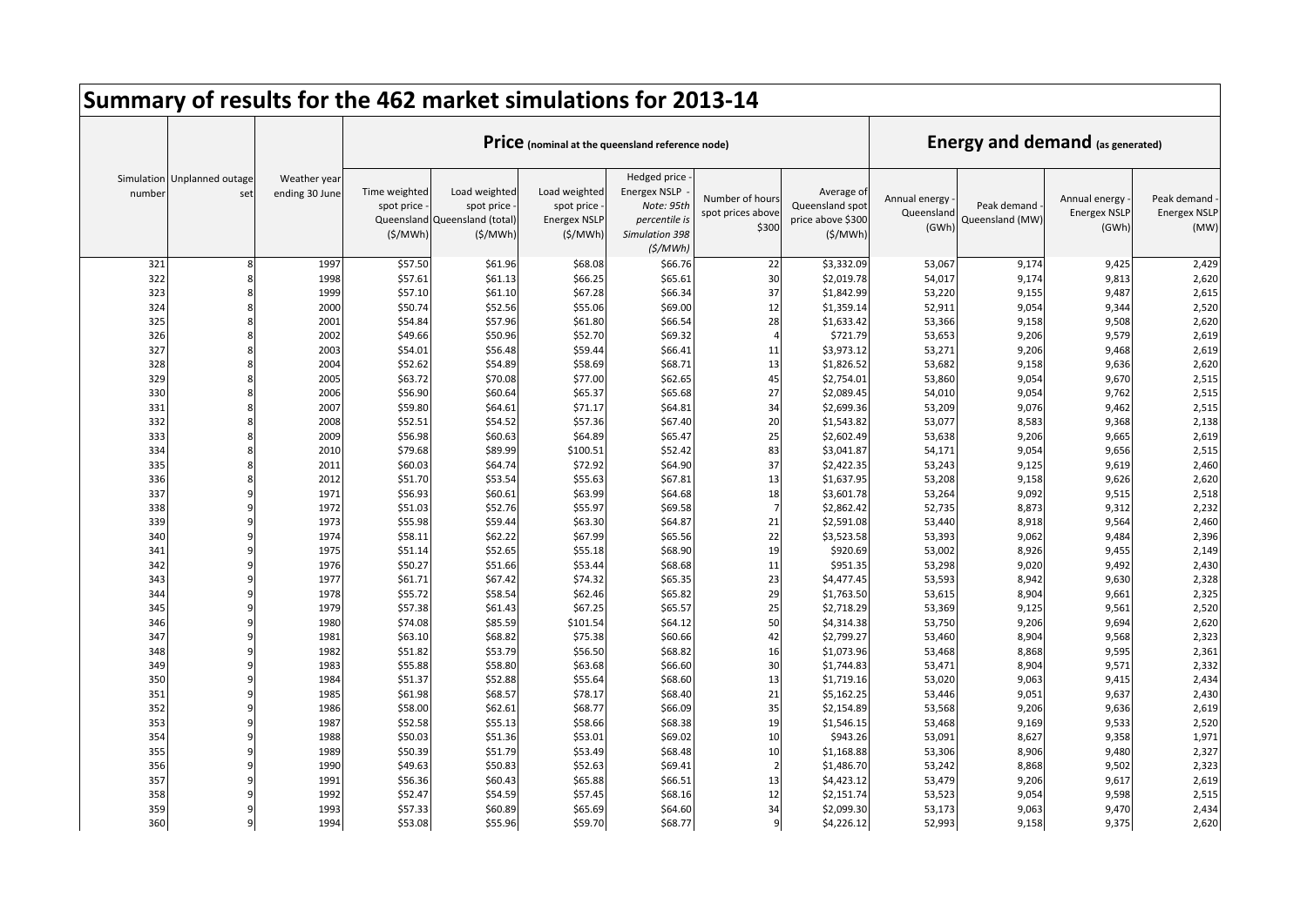|            | Summary of results for the 462 market simulations for 2013-14 |                                |                                                      |                                                              |                                                               |                                                                                                 |                                               |                                                               |                                      |                                         |                                               |                                            |
|------------|---------------------------------------------------------------|--------------------------------|------------------------------------------------------|--------------------------------------------------------------|---------------------------------------------------------------|-------------------------------------------------------------------------------------------------|-----------------------------------------------|---------------------------------------------------------------|--------------------------------------|-----------------------------------------|-----------------------------------------------|--------------------------------------------|
|            |                                                               |                                |                                                      |                                                              |                                                               | Price (nominal at the queensland reference node)                                                |                                               |                                                               |                                      | <b>Energy and demand (as generated)</b> |                                               |                                            |
| number     | Simulation Unplanned outage<br>set                            | Weather year<br>ending 30 June | Time weighted<br>spot price<br>Queensland<br>(S/MWh) | Load weighted<br>spot price<br>Queensland (total)<br>(S/MWh) | Load weighted<br>spot price<br><b>Energex NSLP</b><br>(S/MWh) | Hedged price<br><b>Energex NSLP</b><br>Note: 95th<br>percentile is<br>Simulation 398<br>(S/MWh) | Number of hours<br>spot prices above<br>\$300 | Average of<br>Queensland spot<br>price above \$300<br>(S/MWh) | Annual energy<br>Queensland<br>(GWh) | Peak demand<br>Queensland (MW)          | Annual energy<br><b>Energex NSLF</b><br>(GWh) | Peak demand<br><b>Energex NSLP</b><br>(MW) |
| 361        | q                                                             | 1995                           | \$57.57                                              | \$61.95                                                      | \$69.43                                                       | \$68.51                                                                                         | 11                                            | \$6,710.86                                                    | 53,077                               | 8,906                                   | 9,463                                         | 2,397                                      |
| 362        |                                                               | 1996                           | \$55.65                                              | \$59.29                                                      | \$64.09                                                       | \$66.49                                                                                         | 17                                            | \$3,540.00                                                    | 52,844                               | 8,904                                   | 9,366                                         | 2,395                                      |
| 363        |                                                               | 1997                           | \$55.90                                              | \$60.15                                                      | \$65.95                                                       | \$69.08                                                                                         | 17                                            | \$3,472.70                                                    | 53,067                               | 9,174                                   | 9,425                                         | 2,429                                      |
| 364        |                                                               | 1998                           | \$78.67                                              | \$90.00                                                      | \$103.42                                                      | \$56.56                                                                                         | 61                                            | \$4,088.58                                                    | 54,017                               | 9,174                                   | 9,813                                         | 2,620                                      |
| 365        |                                                               | 1999                           | \$53.88                                              | \$56.61                                                      | \$60.74                                                       | \$67.55                                                                                         | 19                                            | \$1,963.33                                                    | 53,220                               | 9,155                                   | 9,487                                         | 2,615                                      |
| 366        |                                                               | 2000                           | \$51.41                                              | \$53.24                                                      | \$55.72                                                       | \$68.37                                                                                         | 11                                            | \$1,968.20                                                    | 52,911                               | 9,054                                   | 9,344                                         | 2,520                                      |
| 367        |                                                               | 2001                           | \$53.88                                              | \$56.34                                                      | \$58.85                                                       | \$65.63                                                                                         | 23                                            | \$1,610.68                                                    | 53,366                               | 9,158                                   | 9,508                                         | 2,620                                      |
| 368        |                                                               | 2002                           | \$51.82                                              | \$53.96                                                      | \$56.75                                                       | \$68.36                                                                                         | 18                                            | \$1,283.15                                                    | 53,653                               | 9,206                                   | 9,579                                         | 2,619                                      |
| 369        |                                                               | 2003                           | \$57.11                                              | \$60.66                                                      | \$63.98                                                       | \$63.26                                                                                         | 17                                            | \$4,175.24                                                    | 53,271                               | 9,206                                   | 9,468                                         | 2,619                                      |
| 370        |                                                               | 2004                           | \$54.16                                              | \$56.86                                                      | \$60.61                                                       | \$67.19                                                                                         | 30                                            | \$1,290.89                                                    | 53,682                               | 9,158                                   | 9,636                                         | 2,620                                      |
| 371        | q<br>$\mathbf{q}$                                             | 2005                           | \$74.04                                              | \$84.61                                                      | \$96.24                                                       | \$57.98                                                                                         | 43                                            | \$4,988.92                                                    | 53,860                               | 9,054                                   | 9,670                                         | 2,515                                      |
| 372        |                                                               | 2006                           | \$57.00                                              | \$60.27                                                      | \$64.48                                                       | \$65.84                                                                                         | 24                                            | \$2,298.94                                                    | 54,010                               | 9,054                                   | 9,762                                         | 2,515                                      |
| 373<br>374 |                                                               | 2007<br>2008                   | \$55.37                                              | \$58.45<br>\$55.80                                           | \$63.32                                                       | \$67.05                                                                                         | 24<br>20                                      | \$2,212.46<br>\$1,896.32                                      | 53,209                               | 9,076                                   | 9,462                                         | 2,515                                      |
| 375        |                                                               | 2009                           | \$53.45<br>\$53.69                                   | \$55.94                                                      | \$58.55<br>\$58.85                                            | \$66.75<br>\$66.54                                                                              | 23                                            | \$1,490.38                                                    | 53,077                               | 8,583<br>9,206                          | 9,368<br>9,665                                | 2,138                                      |
| 376        | q                                                             | 2010                           | \$84.37                                              | \$96.28                                                      | \$109.29                                                      | \$50.60                                                                                         | 93                                            | \$3,160.54                                                    | 53,638<br>54,171                     | 9,054                                   | 9,656                                         | 2,619<br>2,515                             |
| 377        | q                                                             | 2011                           | \$58.27                                              | \$62.14                                                      | \$68.38                                                       | \$64.85                                                                                         | 43                                            | \$1,740.85                                                    | 53,243                               | 9,125                                   | 9,619                                         | 2,460                                      |
| 378        | $\mathbf{q}$                                                  | 2012                           | \$53.98                                              | \$56.91                                                      | \$61.05                                                       | \$67.74                                                                                         | 25                                            | \$1,637.96                                                    | 53,208                               | 9,158                                   | 9,626                                         | 2,620                                      |
| 379        | 10                                                            | 1971                           | \$52.63                                              | \$54.73                                                      | \$57.72                                                       | \$68.10                                                                                         | 18                                            | \$1,489.39                                                    | 53,264                               | 9,092                                   | 9,515                                         | 2,518                                      |
| 380        | 10                                                            | 1972                           | \$49.46                                              | \$50.57                                                      | \$52.46                                                       | \$69.74                                                                                         | $\overline{A}$                                | \$1,437.70                                                    | 52,735                               | 8,873                                   | 9,312                                         | 2,232                                      |
| 381        | 10                                                            | 1973                           | \$57.03                                              | \$60.57                                                      | \$64.55                                                       | \$64.55                                                                                         | 31                                            | \$2,061.34                                                    | 53,440                               | 8,918                                   | 9,564                                         | 2,460                                      |
| 382        | 10                                                            | 1974                           | \$54.82                                              | \$57.96                                                      | \$62.18                                                       | \$67.48                                                                                         | 24                                            | \$2,062.43                                                    | 53,393                               | 9,062                                   | 9,484                                         | 2,396                                      |
| 383        | 10                                                            | 1975                           | \$52.75                                              | \$54.76                                                      | \$58.57                                                       | \$68.22                                                                                         | 14                                            | \$2,175.28                                                    | 53,002                               | 8,926                                   | 9,455                                         | 2,149                                      |
| 384        | 10                                                            | 1976                           | \$51.88                                              | \$53.79                                                      | \$56.09                                                       | \$67.14                                                                                         |                                               | \$3,453.15                                                    | 53,298                               | 9,020                                   | 9,492                                         | 2,430                                      |
| 385        | 10                                                            | 1977                           | \$52.54                                              | \$54.41                                                      | \$57.21                                                       | \$67.71                                                                                         | 8                                             | \$2,550.08                                                    | 53,593                               | 8,942                                   | 9,630                                         | 2,328                                      |
| 386        | 10                                                            | 1978                           | \$54.19                                              | \$56.60                                                      | \$60.82                                                       | \$67.30                                                                                         | 15                                            | \$2,402.09                                                    | 53,615                               | 8,904                                   | 9,661                                         | 2,325                                      |
| 387        | 10                                                            | 1979                           | \$54.59                                              | \$57.38                                                      | \$62.10                                                       | \$67.38                                                                                         | 20                                            | \$2,096.27                                                    | 53,369                               | 9,125                                   | 9,561                                         | 2,520                                      |
| 388        | 10                                                            | 1980                           | \$56.41                                              | \$60.22                                                      | \$65.27                                                       | \$67.45                                                                                         | 33                                            | \$1,805.49                                                    | 53,750                               | 9,206                                   | 9,694                                         | 2,620                                      |
| 389        | 10                                                            | 1981                           | \$54.42                                              | \$56.86                                                      | \$59.93                                                       | \$66.10                                                                                         | 18                                            | \$2,201.24                                                    | 53,460                               | 8,904                                   | 9,568                                         | 2,323                                      |
| 390        | 10                                                            | 1982                           | \$51.09                                              | \$52.65                                                      | \$54.93                                                       | \$68.94                                                                                         | 15                                            | \$694.94                                                      | 53,468                               | 8,868                                   | 9,595                                         | 2,361                                      |
| 391        | 10                                                            | 1983                           | \$53.10                                              | \$55.16                                                      | \$58.41                                                       | \$67.84                                                                                         | 20                                            | \$1,238.32                                                    | 53,471                               | 8,904                                   | 9,571                                         | 2,332                                      |
| 392        | 10                                                            | 1984                           | \$50.10                                              | \$51.44                                                      | \$53.86                                                       | \$69.50                                                                                         | 10                                            | \$1,107.86                                                    | 53,020                               | 9,063                                   | 9,415                                         | 2,434                                      |
| 393        | 10                                                            | 1985                           | \$57.35                                              | \$61.42                                                      | \$66.65                                                       | \$66.54                                                                                         | 19                                            | \$3,557.81                                                    | 53,446                               | 9,051                                   | 9,637                                         | 2,430                                      |
| 394        | 10                                                            | 1986                           | \$54.96                                              | \$58.48                                                      | \$63.60                                                       | \$69.03                                                                                         | 20                                            | \$2,334.36                                                    | 53,568                               | 9,206                                   | 9,636                                         | 2,619                                      |
| 395<br>396 | 10<br>10                                                      | 1987                           | \$56.56                                              | \$60.72<br>\$51.38                                           | \$66.38                                                       | \$66.64<br>\$68.99                                                                              | 33<br>q                                       | \$1,937.39                                                    | 53,468                               | 9,169                                   | 9,533                                         | 2,520                                      |
| 397        | 10                                                            | 1988<br>1989                   | \$50.06<br>\$51.17                                   | \$52.76                                                      | \$53.24<br>\$54.61                                            | \$67.50                                                                                         | 8                                             | \$1,118.29<br>\$2,252.46                                      | 53,091<br>53,306                     | 8,627<br>8,906                          | 9,358<br>9,480                                | 1,971<br>2,327                             |
| 398        | 10                                                            | 1990                           | \$50.53                                              | \$51.99                                                      | \$54.56                                                       | \$69.43                                                                                         | 14                                            | \$811.65                                                      | 53,242                               | 8,868                                   | 9,502                                         | 2,323                                      |
| 399        | 10                                                            | 1991                           | \$52.89                                              | \$55.35                                                      | \$58.64                                                       | \$68.57                                                                                         | 19                                            | \$1,455.37                                                    | 53,479                               | 9,206                                   | 9,617                                         | 2,619                                      |
| 400        | 10                                                            | 1992                           | \$50.87                                              | \$52.50                                                      | \$54.85                                                       | \$68.92                                                                                         | 14                                            | \$895.62                                                      | 53,523                               | 9,054                                   | 9,598                                         | 2,515                                      |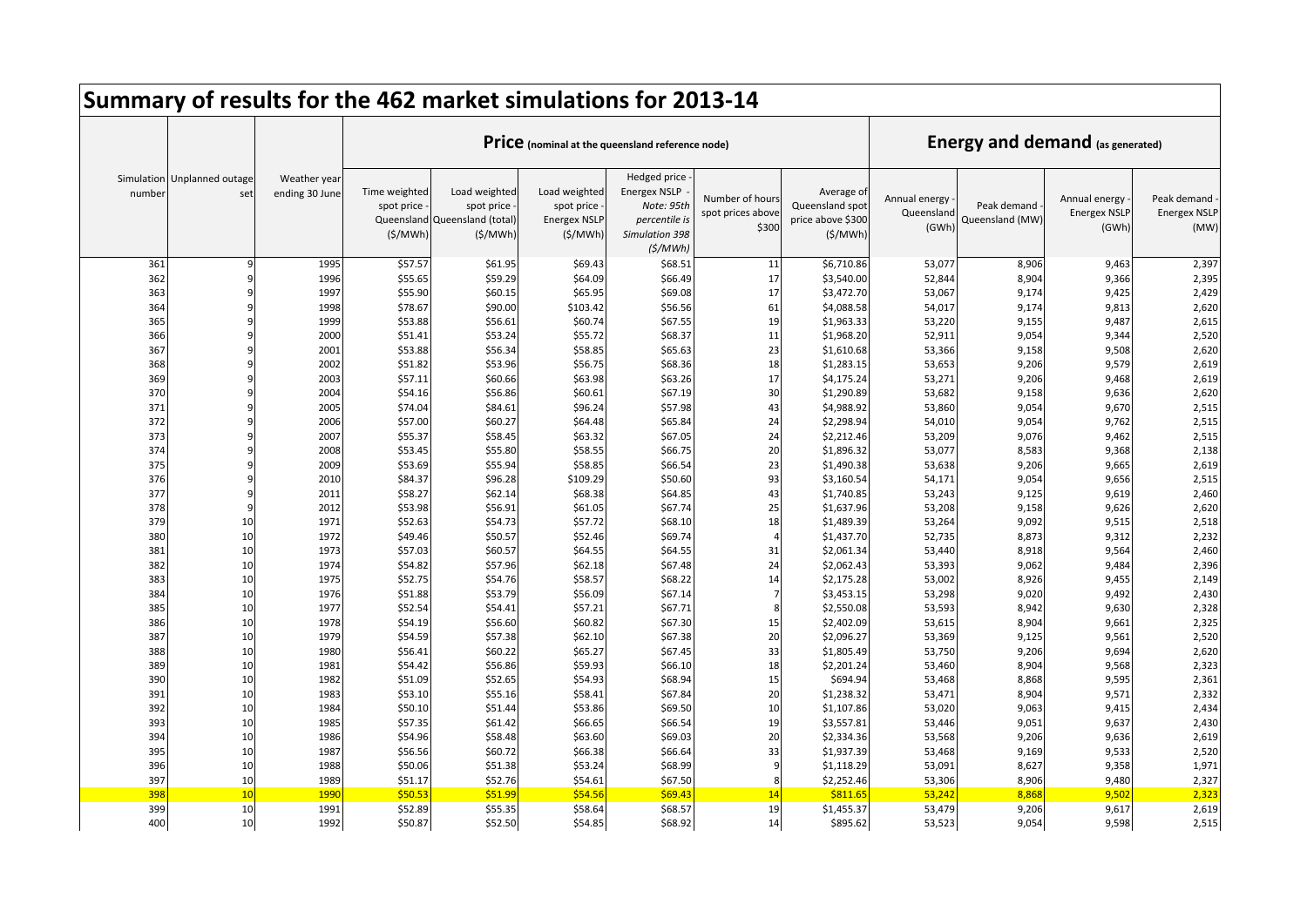|            |                                    |                                |                                        | Summary of results for the 462 market simulations for 2013-14           |                                                                |                                                                                                 |                                               |                                                               |                                      |                                         |                                               |                                            |
|------------|------------------------------------|--------------------------------|----------------------------------------|-------------------------------------------------------------------------|----------------------------------------------------------------|-------------------------------------------------------------------------------------------------|-----------------------------------------------|---------------------------------------------------------------|--------------------------------------|-----------------------------------------|-----------------------------------------------|--------------------------------------------|
|            |                                    |                                |                                        |                                                                         |                                                                | Price (nominal at the queensland reference node)                                                |                                               |                                                               |                                      | <b>Energy and demand (as generated)</b> |                                               |                                            |
| number     | Simulation Unplanned outage<br>set | Weather year<br>ending 30 June | Time weighted<br>spot price<br>(S/MWh) | Load weighted<br>spot price<br>Queensland Queensland (total)<br>(S/MWh) | Load weighted<br>spot price<br><b>Energex NSLP</b><br>(\$/MWh) | Hedged price<br><b>Energex NSLP</b><br>Note: 95th<br>percentile is<br>Simulation 398<br>(S/MWh) | Number of hours<br>spot prices above<br>\$300 | Average of<br>Queensland spot<br>price above \$300<br>(S/MWh) | Annual energy<br>Queensland<br>(GWh) | Peak demand<br>Queensland (MW)          | Annual energy<br><b>Energex NSLF</b><br>(GWh) | Peak demand<br><b>Energex NSLP</b><br>(MW) |
| 401        | 10                                 | 1993                           | \$52.36                                | \$54.34                                                                 | \$57.35                                                        | \$67.93                                                                                         | 19                                            | \$1,403.97                                                    | 53,173                               | 9,063                                   | 9,470                                         | 2,434                                      |
| 402        | 10                                 | 1994                           | \$54.03                                | \$57.34                                                                 | \$62.15                                                        | \$68.86                                                                                         | 27                                            | \$1,714.78                                                    | 52,993                               | 9,158                                   | 9,375                                         | 2,620                                      |
| 403        | 10                                 | 1995                           | \$53.59                                | \$56.13                                                                 | \$60.17                                                        | \$67.29                                                                                         | 13                                            | \$2,991.85                                                    | 53,077                               | 8,906                                   | 9,463                                         | 2,397                                      |
| 404        | 10                                 | 1996                           | \$50.15                                | \$51.59                                                                 | \$53.79                                                        | \$69.43                                                                                         | 10                                            | \$1,089.27                                                    | 52,844                               | 8,904                                   | 9,366                                         | 2,395                                      |
| 405        | 10                                 | 1997                           | \$61.92                                | \$68.23                                                                 | \$77.17                                                        | \$65.66                                                                                         | 26                                            | \$4,300.27                                                    | 53,067                               | 9,174                                   | 9,425                                         | 2,429                                      |
| 406        | 10                                 | 1998                           | \$54.91                                | \$57.60                                                                 | \$60.64                                                        | \$66.88                                                                                         | 31                                            | \$1,146.98                                                    | 54,017                               | 9,174                                   | 9,813                                         | 2,620                                      |
| 407        | 10                                 | 1999                           | \$55.16                                | \$58.42                                                                 | \$63.02                                                        | \$66.70                                                                                         | 31                                            | \$1,648.23                                                    | 53,220                               | 9,155                                   | 9,487                                         | 2,615                                      |
| 408        | 10                                 | 2000                           | \$51.10                                | \$53.06                                                                 | \$55.75                                                        | \$68.81                                                                                         | -8                                            | \$2,273.93                                                    | 52,911                               | 9,054                                   | 9,344                                         | 2,520                                      |
| 409        | 10                                 | 2001                           | \$55.60                                | \$58.59                                                                 | \$62.65                                                        | \$65.57                                                                                         | 38                                            | \$1,388.54                                                    | 53,366                               | 9,158                                   | 9,508                                         | 2,620                                      |
| 410        | 10                                 | 2002                           | \$50.94                                | \$52.77                                                                 | \$55.23                                                        | \$69.22                                                                                         | 12                                            | \$1,113.65                                                    | 53,653                               | 9,206                                   | 9,579                                         | 2,619                                      |
| 411        | 10                                 | 2003                           | \$50.00                                | \$51.35                                                                 | \$53.23                                                        | \$69.28                                                                                         | 8                                             | \$892.05                                                      | 53,271                               | 9,206                                   | 9,468                                         | 2,619                                      |
| 412        | 10                                 | 2004                           | \$53.64                                | \$56.11                                                                 | \$59.36                                                        | \$67.36                                                                                         | 22                                            | \$1,393.97                                                    | 53,682                               | 9,158                                   | 9,636                                         | 2,620                                      |
| 413        | 10                                 | 2005                           | \$58.91                                | \$63.82                                                                 | \$69.69                                                        | \$66.20                                                                                         | 27                                            | \$2,930.24                                                    | 53,860                               | 9,054                                   | 9,670                                         | 2,515                                      |
| 414        | 10                                 | 2006                           | \$57.43                                | \$61.09                                                                 | \$65.63                                                        | \$66.02                                                                                         | 48                                            | \$1,306.20                                                    | 54,010                               | 9,054                                   | 9,762                                         | 2,515                                      |
| 415        | 10                                 | 2007                           | \$55.41                                | \$58.78                                                                 | \$63.17                                                        | \$66.13                                                                                         | 25                                            | \$2,084.03                                                    | 53,209                               | 9,076                                   | 9,462                                         | 2,515                                      |
| 416        | 10                                 | 2008                           | \$53.95                                | \$56.42                                                                 | \$59.01                                                        | \$66.47                                                                                         | 17                                            | \$2,412.64                                                    | 53,077                               | 8,583                                   | 9,368                                         | 2,138                                      |
| 417        | 10                                 | 2009                           | \$57.17                                | \$60.35                                                                 | \$64.30                                                        | \$63.37                                                                                         | 29                                            | \$2,255.89                                                    | 53,638                               | 9,206                                   | 9,665                                         | 2,619                                      |
| 418        | 10                                 | 2010                           | \$77.24                                | \$86.35                                                                 | \$96.51                                                        | \$54.60                                                                                         | 86                                            | \$2,679.42                                                    | 54,171                               | 9,054                                   | 9,656                                         | 2,515                                      |
| 419<br>420 | 10<br>10                           | 2011                           | \$59.11                                | \$63.27                                                                 | \$69.97                                                        | \$64.74                                                                                         | 37                                            | \$2,177.71                                                    | 53,243                               | 9,125                                   | 9,619                                         | 2,460                                      |
|            | 11                                 | 2012                           | \$52.90                                | \$54.75                                                                 | \$56.50                                                        | \$66.28                                                                                         | 12                                            | \$2,490.31                                                    | 53,208                               | 9,158                                   | 9,626                                         | 2,620                                      |
| 421<br>422 | 11                                 | 1971<br>1972                   | \$51.88<br>\$49.73                     | \$53.86<br>\$50.96                                                      | \$56.36<br>\$52.88                                             | \$68.28<br>\$69.72                                                                              | 11<br>8                                       | \$1,856.48<br>\$1,007.92                                      | 53,264<br>52,735                     | 9,092<br>8,873                          | 9,515<br>9,312                                | 2,518<br>2,232                             |
| 423        | 11                                 | 1973                           | \$65.06                                | \$72.15                                                                 | \$80.87                                                        | \$60.54                                                                                         | 39                                            | \$3,448.23                                                    | 53,440                               | 8,918                                   | 9,564                                         | 2,460                                      |
| 424        | 11                                 | 1974                           | \$62.89                                | \$69.46                                                                 | \$78.21                                                        | \$65.20                                                                                         | 32                                            | \$3,718.60                                                    | 53,393                               | 9,062                                   | 9,484                                         | 2,396                                      |
| 425        | 11                                 | 1975                           | \$51.10                                | \$52.59                                                                 | \$55.01                                                        | \$68.68                                                                                         | 14                                            | \$1,202.80                                                    | 53,002                               | 8,926                                   | 9,455                                         | 2,149                                      |
| 426        | 11                                 | 1976                           | \$52.10                                | \$54.01                                                                 | \$56.40                                                        | \$67.22                                                                                         | 14                                            | \$1,810.22                                                    | 53,298                               | 9,020                                   | 9,492                                         | 2,430                                      |
| 427        | 11                                 | 1977                           | \$58.49                                | \$62.23                                                                 | \$67.82                                                        | \$64.49                                                                                         | 21                                            | \$3,541.08                                                    | 53,593                               | 8,942                                   | 9,630                                         | 2,328                                      |
| 428        | 11                                 | 1978                           | \$53.06                                | \$55.19                                                                 | \$58.38                                                        | \$67.75                                                                                         | 22                                            | \$1,230.16                                                    | 53,615                               | 8,904                                   | 9,661                                         | 2,325                                      |
| 429        | 11                                 | 1979                           | \$53.06                                | \$55.13                                                                 | \$58.30                                                        | \$67.28                                                                                         | 14                                            | \$2,005.63                                                    | 53,369                               | 9,125                                   | 9,561                                         | 2,520                                      |
| 430        | 11                                 | 1980                           | \$64.65                                | \$71.16                                                                 | \$77.77                                                        | \$62.68                                                                                         | 36                                            | \$3,671.09                                                    | 53,750                               | 9,206                                   | 9,694                                         | 2,620                                      |
| 431        | 11                                 | 1981                           | \$55.32                                | \$58.06                                                                 | \$61.86                                                        | \$66.37                                                                                         | 30                                            | \$1,564.28                                                    | 53,460                               | 8,904                                   | 9,568                                         | 2,323                                      |
| 432        | 11                                 | 1982                           | \$56.60                                | \$60.47                                                                 | \$65.46                                                        | \$65.97                                                                                         | 22                                            | \$2,693.24                                                    | 53,468                               | 8,868                                   | 9,595                                         | 2,361                                      |
| 433        | 11                                 | 1983                           | \$55.64                                | \$58.48                                                                 | \$62.71                                                        | \$65.95                                                                                         | 24                                            | \$1,959.20                                                    | 53,471                               | 8,904                                   | 9,571                                         | 2,332                                      |
| 434        | 11                                 | 1984                           | \$50.26                                | \$51.66                                                                 | \$54.29                                                        | \$69.65                                                                                         | 10                                            | \$1,118.78                                                    | 53,020                               | 9,063                                   | 9,415                                         | 2,434                                      |
| 435        | 11                                 | 1985                           | \$58.20                                | \$62.80                                                                 | \$69.97                                                        | \$66.29                                                                                         | 23                                            | \$3,282.92                                                    | 53,446                               | 9,051                                   | 9,637                                         | 2,430                                      |
| 436        | 11                                 | 1986                           | \$52.24                                | \$54.18                                                                 | \$56.98                                                        | \$68.26                                                                                         | 23                                            | \$1,004.96                                                    | 53,568                               | 9,206                                   | 9,636                                         | 2,619                                      |
| 437        | 11                                 | 1987                           | \$54.92                                | \$58.27                                                                 | \$62.95                                                        | \$68.19                                                                                         | 21                                            | \$2,318.72                                                    | 53,468                               | 9,169                                   | 9,533                                         | 2,520                                      |
| 438        | 11                                 | 1988                           | \$50.98                                | \$52.52                                                                 | \$54.39                                                        | \$67.94                                                                                         | 8                                             | \$2,107.19                                                    | 53,091                               | 8,627                                   | 9,358                                         | 1,971                                      |
| 439        | 11                                 | 1989                           | \$52.29                                | \$54.20                                                                 | \$57.05                                                        | \$67.54                                                                                         | 14                                            | \$1,950.30                                                    | 53,306                               | 8,906                                   | 9,480                                         | 2,327                                      |
| 440        | 11                                 | 1990                           | \$54.50                                | \$57.24                                                                 | \$61.56                                                        | \$67.17                                                                                         | 23                                            | \$1,981.38                                                    | 53,242                               | 8,868                                   | 9,502                                         | 2,323                                      |